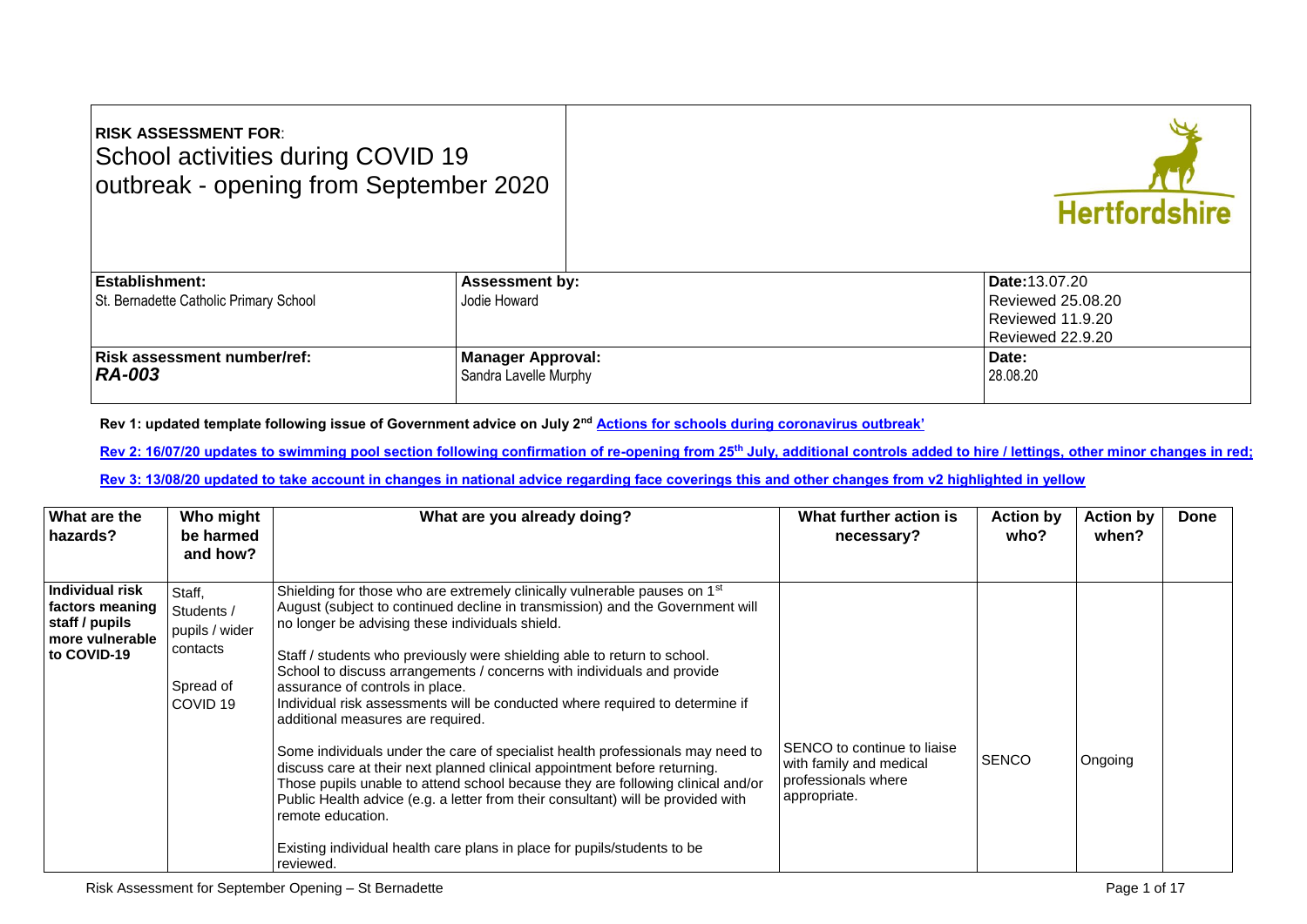|                                                                                                           |                                                                                        | Clear message sent to parents that students should not be sent into school if<br>unwell for both Covid-19 and any other illnesses/symptoms.<br><b>Staff</b><br>Wider government advice remains to work from home where possible.<br>Limited school roles where this will be the case, roles which are able to do so<br>effectively will be considered.<br>Individuals classed as clinically vulnerable or extremely clinically<br>vulnerable to have a risk assessment undertaken on their role and<br>ability to maintain social distancing.<br>Consider if these staff are able to work remotely or in areas / roles where<br>maintaining social distancing is easier.                                                                                                                                                                                                                                                                                                                                                                                                                                                                                                                                                                                                                                                                                                                                                                                                                                                                                                                                                                                                                                        | SENCO reviewed EHC Plan<br>and complete SEND risk<br>assessment<br>Individual Risk Assessments<br>to be reviewed. | Admin/<br>Headteacher<br>Headteacher /<br>staff members September | Ongoing<br>Reviewed<br>and<br>Reviewed<br>each half<br>term |  |
|-----------------------------------------------------------------------------------------------------------|----------------------------------------------------------------------------------------|-----------------------------------------------------------------------------------------------------------------------------------------------------------------------------------------------------------------------------------------------------------------------------------------------------------------------------------------------------------------------------------------------------------------------------------------------------------------------------------------------------------------------------------------------------------------------------------------------------------------------------------------------------------------------------------------------------------------------------------------------------------------------------------------------------------------------------------------------------------------------------------------------------------------------------------------------------------------------------------------------------------------------------------------------------------------------------------------------------------------------------------------------------------------------------------------------------------------------------------------------------------------------------------------------------------------------------------------------------------------------------------------------------------------------------------------------------------------------------------------------------------------------------------------------------------------------------------------------------------------------------------------------------------------------------------------------------------------|-------------------------------------------------------------------------------------------------------------------|-------------------------------------------------------------------|-------------------------------------------------------------|--|
|                                                                                                           |                                                                                        | Any existing individual risk assessments to be reviewed.<br>See COVID-19: guidance on shielding and protecting people defined on medical<br>grounds as extremely vulnerable                                                                                                                                                                                                                                                                                                                                                                                                                                                                                                                                                                                                                                                                                                                                                                                                                                                                                                                                                                                                                                                                                                                                                                                                                                                                                                                                                                                                                                                                                                                                     |                                                                                                                   |                                                                   |                                                             |  |
| <b>School</b><br>occupants<br>coming into<br>contact with<br>those with<br><b>Coronavirus</b><br>symptoms | Staff,<br>Students /<br>pupils / wider<br>contacts<br>Spread of<br>COVID <sub>19</sub> | School community clear on symptoms of coronavirus: high temperature (37.8<br>deg C or more), a new continuous cough or a loss of, or change, in their normal<br>sense of taste or smell.<br>Stay at home: guidance for households with possible or confirmed coronavirus<br>(COVID-19) infection followed.<br>These expectations have been communicated to all within the back to school<br>booklet to parents.<br>Arrangements in place to ensure symptomatic staff / pupils do not return until<br>isolation period has passed or negative test result confirmed. Parents will be<br>reminded on procedures when they communicate absence to school office.<br>No symptomatic individuals to present on site.<br>In the event of a suspected case whilst working on site<br>Ensure SLT / Head are notified immediately.<br>Individual goes home immediately (if awaiting collection by their parent, isolate<br>child in a room behind a closed door, or an area at least 2m away from others,<br>open a window for ventilation) and self-isolate. Children will be self-isolating in<br>the medical room located next to the school office.<br>School staff supervising the child while they await collection should wear PPE (a<br>fluid resistant surgical mask, type IIR) if a distance of 2m cannot be maintained.<br>If direct care (such as for a very young child or a child with complex needs) is<br>required then staff giving care to wear a fluid resistant surgical mask (type IIR),<br>disposable apron and gloves. Staff will be trained on how to use PPE correctly.<br>Clear message to parents that if a student is unwell at school they are to be sent<br>home or collected immediately. | Staff will be consulted on risk<br>assessment during staff<br>INSET.                                              |                                                                   |                                                             |  |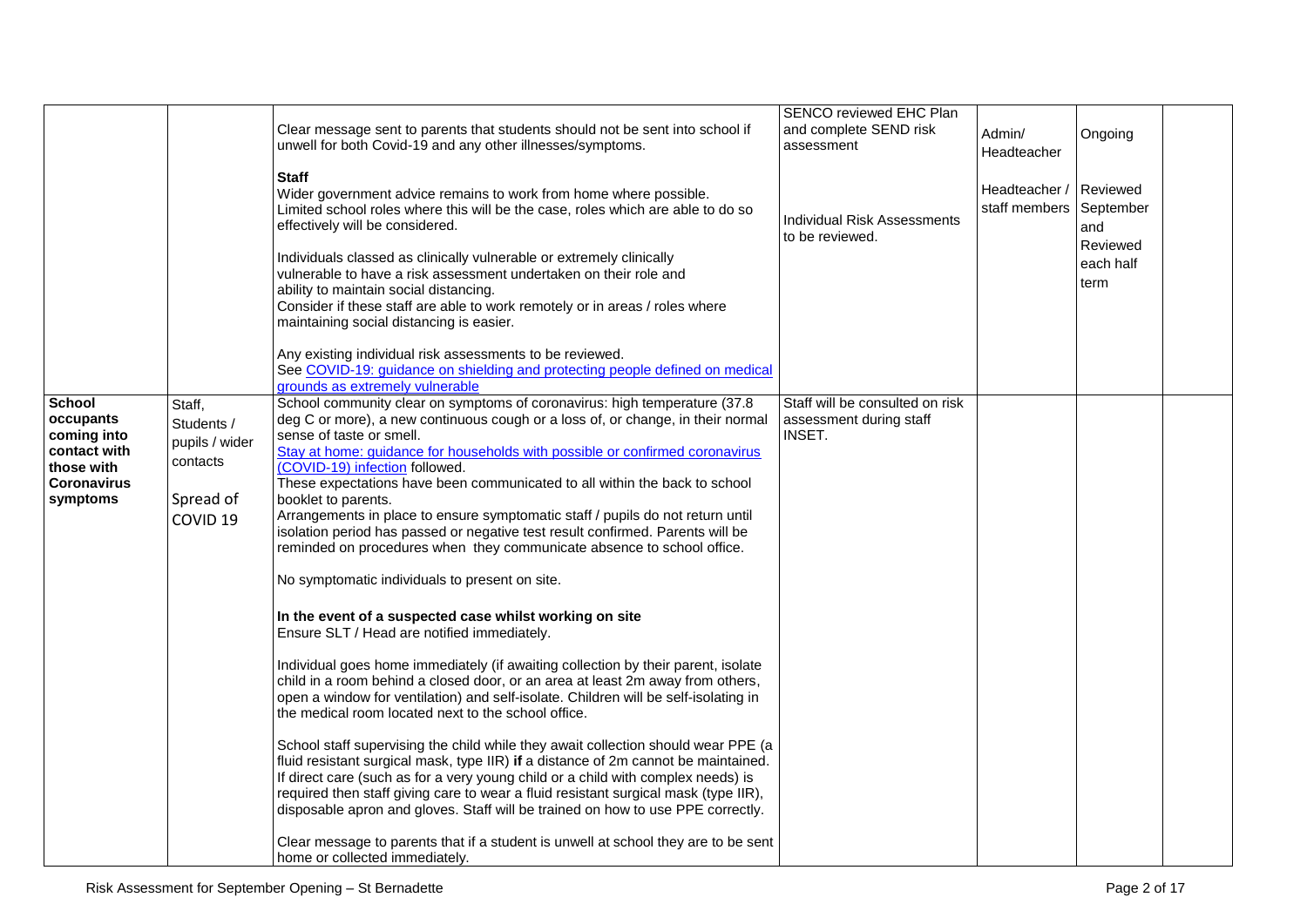|                        |                     | Anyone who has had contact with those with symptoms to wash hands<br>thoroughly. All areas occupied and equipment used by the affected person are to<br>be thoroughly cleaned and disinfected (see PHE cleaning advice<br>https://www.gov.uk/government/publications/covid-19-decontamination-in-non-<br>healthcare-settings<br>Testing Staff / pupils who develop symptoms should be tested. Testing is most<br>sensitive within 3 days of symptoms developing. Guidelines on who can get<br>tested and how to arrange for a test can be found in the COVID-19: getting<br>tested guidance. | Staff and pupils who are<br>tested for Covid-19 to inform<br>the school of result and date<br>of test. |  |  |
|------------------------|---------------------|----------------------------------------------------------------------------------------------------------------------------------------------------------------------------------------------------------------------------------------------------------------------------------------------------------------------------------------------------------------------------------------------------------------------------------------------------------------------------------------------------------------------------------------------------------------------------------------------|--------------------------------------------------------------------------------------------------------|--|--|
|                        |                     | Tests can be booked online through the NHS<br>https://www.nhs.uk/conditions/coronavirus-covid-19/testing-and-tracing/                                                                                                                                                                                                                                                                                                                                                                                                                                                                        |                                                                                                        |  |  |
|                        |                     | By the autumn term, all schools will be provided with a small number of home<br>testing kits which can be provided to parents/carers collecting a child who has<br>developed symptoms at school, or staff who have developed symptoms at<br>school, where providing one will significantly increase the likelihood of them<br>getting tested.                                                                                                                                                                                                                                                | National advice and roll out of<br>kits expected by Autumn term                                        |  |  |
|                        |                     | Positive case in school<br>In the event of a positive case the local health protection team will be contacted<br>and their advice followed.<br>Public Health England East of England 0300 303 8537 opt 1<br>https://www.gov.uk/guidance/contacts-phe-health-protection-teams#east-of-<br>england-hpt                                                                                                                                                                                                                                                                                         |                                                                                                        |  |  |
|                        |                     | Records kept of pupils and staff in each group on daily school register.<br>A template letter will be provided to schools, on the advice of the health                                                                                                                                                                                                                                                                                                                                                                                                                                       |                                                                                                        |  |  |
|                        |                     | protection team, to send to parents and staff if needed.                                                                                                                                                                                                                                                                                                                                                                                                                                                                                                                                     |                                                                                                        |  |  |
| General                | Staff,              | Welfare facilities are provided which contain suitable levels of soap and paper                                                                                                                                                                                                                                                                                                                                                                                                                                                                                                              |                                                                                                        |  |  |
| <b>Transmission of</b> |                     | towels.                                                                                                                                                                                                                                                                                                                                                                                                                                                                                                                                                                                      |                                                                                                        |  |  |
| COVID-19               | Students /          | All persons to wash hands with soap regularly and thoroughly, for at least 20                                                                                                                                                                                                                                                                                                                                                                                                                                                                                                                |                                                                                                        |  |  |
|                        | pupils / wider      | seconds. Hand washing technique to be adopted as directed by NHS guidance                                                                                                                                                                                                                                                                                                                                                                                                                                                                                                                    |                                                                                                        |  |  |
| <b>Ineffective</b>     | contacts            | posters in place to reinforce this.                                                                                                                                                                                                                                                                                                                                                                                                                                                                                                                                                          |                                                                                                        |  |  |
| hygiene                |                     |                                                                                                                                                                                                                                                                                                                                                                                                                                                                                                                                                                                              |                                                                                                        |  |  |
| protocols              | Spread of           | Alcohol hand sanitiser used to reduce congestion at toilets / where soap and                                                                                                                                                                                                                                                                                                                                                                                                                                                                                                                 |                                                                                                        |  |  |
|                        | COVID <sub>19</sub> | water is not available. Soap and water is available in all classrooms for children<br>to use. Hand sanitiser is placed around the school for use of adults where soap<br>and water is not readily available.                                                                                                                                                                                                                                                                                                                                                                                 |                                                                                                        |  |  |
|                        |                     | Review existing levels / location of hand sanitiser stations.                                                                                                                                                                                                                                                                                                                                                                                                                                                                                                                                | Reviewed frequently by staff<br>and communicated with site<br>manager / business manager.              |  |  |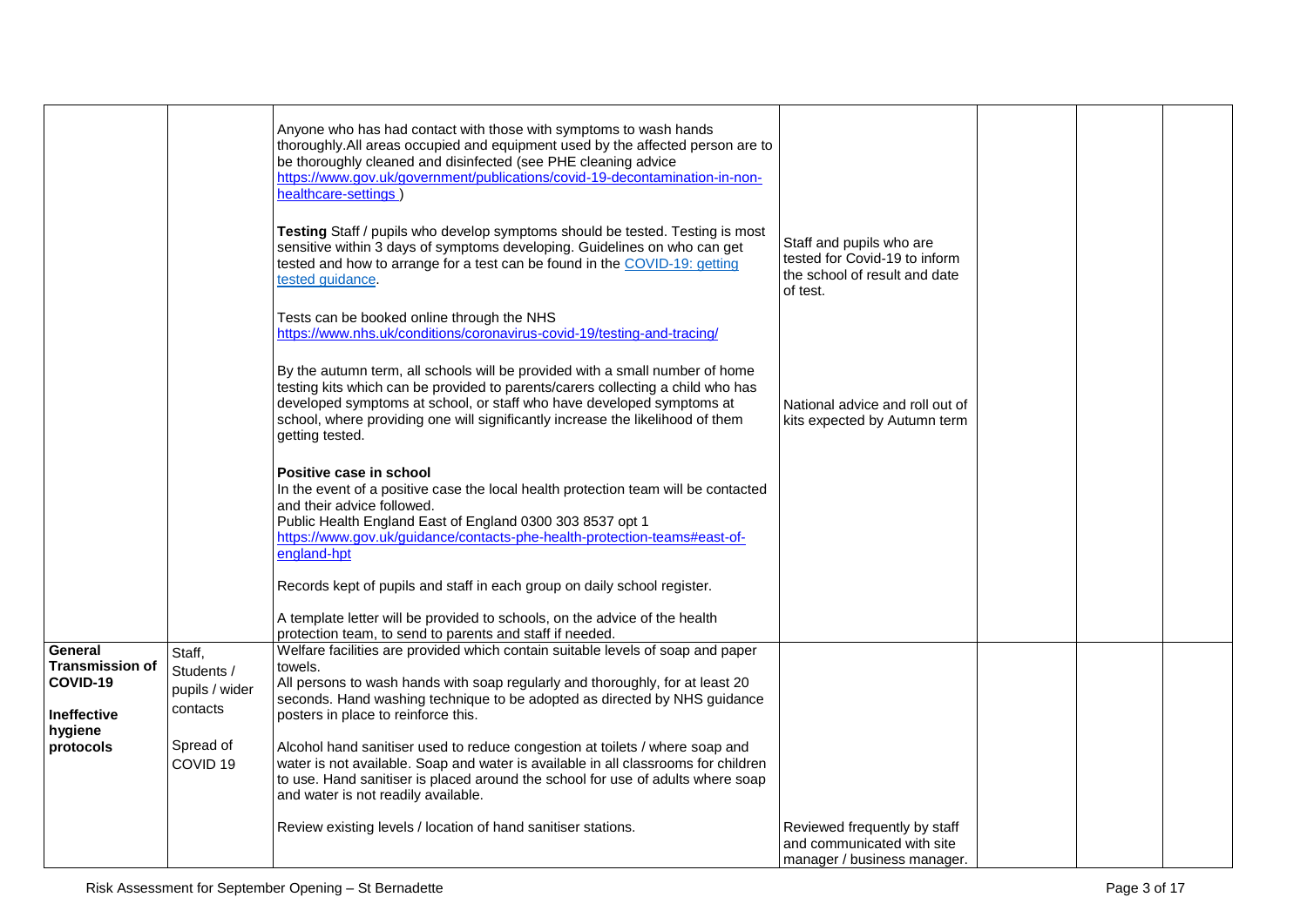|                        |                     | Alcohol hand sanitiser provided at reception / entrance/exit points; student                                                                                     |                                 |  |  |
|------------------------|---------------------|------------------------------------------------------------------------------------------------------------------------------------------------------------------|---------------------------------|--|--|
|                        |                     | entrance /reception and should be used by all persons when entering/leaving.                                                                                     |                                 |  |  |
|                        |                     | Additional hand sanitiser within classrooms where required e.g. for Early years                                                                                  |                                 |  |  |
|                        |                     | children returning from the toilet where hand washing will not be as robust.                                                                                     |                                 |  |  |
|                        |                     | Build use into routines staff and pupil routines e.g. on arrival, when returning                                                                                 |                                 |  |  |
|                        |                     | from breaks, when changing rooms, before / after eating.                                                                                                         |                                 |  |  |
|                        |                     |                                                                                                                                                                  |                                 |  |  |
|                        |                     | Site staff to regularly clean the hand washing facilities and check consumables.                                                                                 |                                 |  |  |
|                        |                     | Provide suitable and sufficient rubbish bins for hand towels with regular removal                                                                                |                                 |  |  |
|                        |                     | and disposal.                                                                                                                                                    |                                 |  |  |
|                        |                     | Ensure adequate supplies of soap, hand sanitiser and paper towels and these                                                                                      |                                 |  |  |
|                        |                     | should be securely stored.                                                                                                                                       |                                 |  |  |
|                        |                     |                                                                                                                                                                  | This will be re-enforced during |  |  |
|                        |                     | Catch it, kill it, bin it message reinforced.                                                                                                                    | 'get to know me week'           |  |  |
|                        |                     | Tissues will be provided for classrooms. Staff to replenish as needed.                                                                                           |                                 |  |  |
|                        |                     | Staff / students to use tissues when coughing or sneezing and then place the                                                                                     |                                 |  |  |
|                        |                     | used tissue in the bin before washing hands. (lidded bins in classrooms / other                                                                                  |                                 |  |  |
|                        |                     | locations for disposal of tissues and other waste)                                                                                                               |                                 |  |  |
|                        |                     | All persons are reminded to not touch their eyes, nose or mouth if their hands                                                                                   |                                 |  |  |
|                        |                     | are not clean.                                                                                                                                                   |                                 |  |  |
| General                | Staff,              | Documented cleaning schedule in place.                                                                                                                           | Note further guidance on        |  |  |
| <b>Transmission of</b> | Students /          |                                                                                                                                                                  | general cleaning is expected    |  |  |
| COVID-19               | pupils / wider      | Enhanced cleaning schedule implemented throughout the site during school                                                                                         | by Public Health England        |  |  |
| <b>Ineffective</b>     | contacts            | day, ensuring that frequent contact points, e.g. door handles, taps, flush<br>handles, toilet door handles, table / desktops, bannisters, telephones, keyboards  | before Autumn term              |  |  |
| cleaning               |                     | etc. are all cleaned and disinfected regularly.                                                                                                                  |                                 |  |  |
|                        | Spread of           |                                                                                                                                                                  |                                 |  |  |
|                        | COVID <sub>19</sub> | Shared areas and rooms that are used by different groups will require more                                                                                       |                                 |  |  |
|                        |                     | frequent cleaning / cleaning between groups. Children will not be sharing areas                                                                                  |                                 |  |  |
|                        |                     | within the school and staff will need to be responsible for cleaning shared areas                                                                                |                                 |  |  |
|                        |                     | between staff use.                                                                                                                                               |                                 |  |  |
|                        |                     |                                                                                                                                                                  |                                 |  |  |
|                        |                     | Where toilets are shared between different groups these must be cleaned                                                                                          |                                 |  |  |
|                        |                     | regularly (focus on high contact surfaces) and the importance of thorough hand                                                                                   |                                 |  |  |
|                        |                     | washing reinforced. Years 3/4/5/6 use shared toilets. These will be cleaned daily                                                                                |                                 |  |  |
|                        |                     | at the end of the day and at midday they will be sprayed with disinfectant.                                                                                      |                                 |  |  |
|                        |                     |                                                                                                                                                                  |                                 |  |  |
|                        |                     | Cleaning materials (e.g. disinfectant spray / wipes) available to staff.<br>Manufacturer's instructions for dilution, application, PPE and contact times for all |                                 |  |  |
|                        |                     | detergents and disinfectants to be followed.                                                                                                                     |                                 |  |  |
|                        |                     |                                                                                                                                                                  |                                 |  |  |
|                        |                     | Only cleaning products supplied by the school / contract cleaners are to be                                                                                      |                                 |  |  |
|                        |                     | used. School has obtained the risk assessment from contract cleaning staff for                                                                                   |                                 |  |  |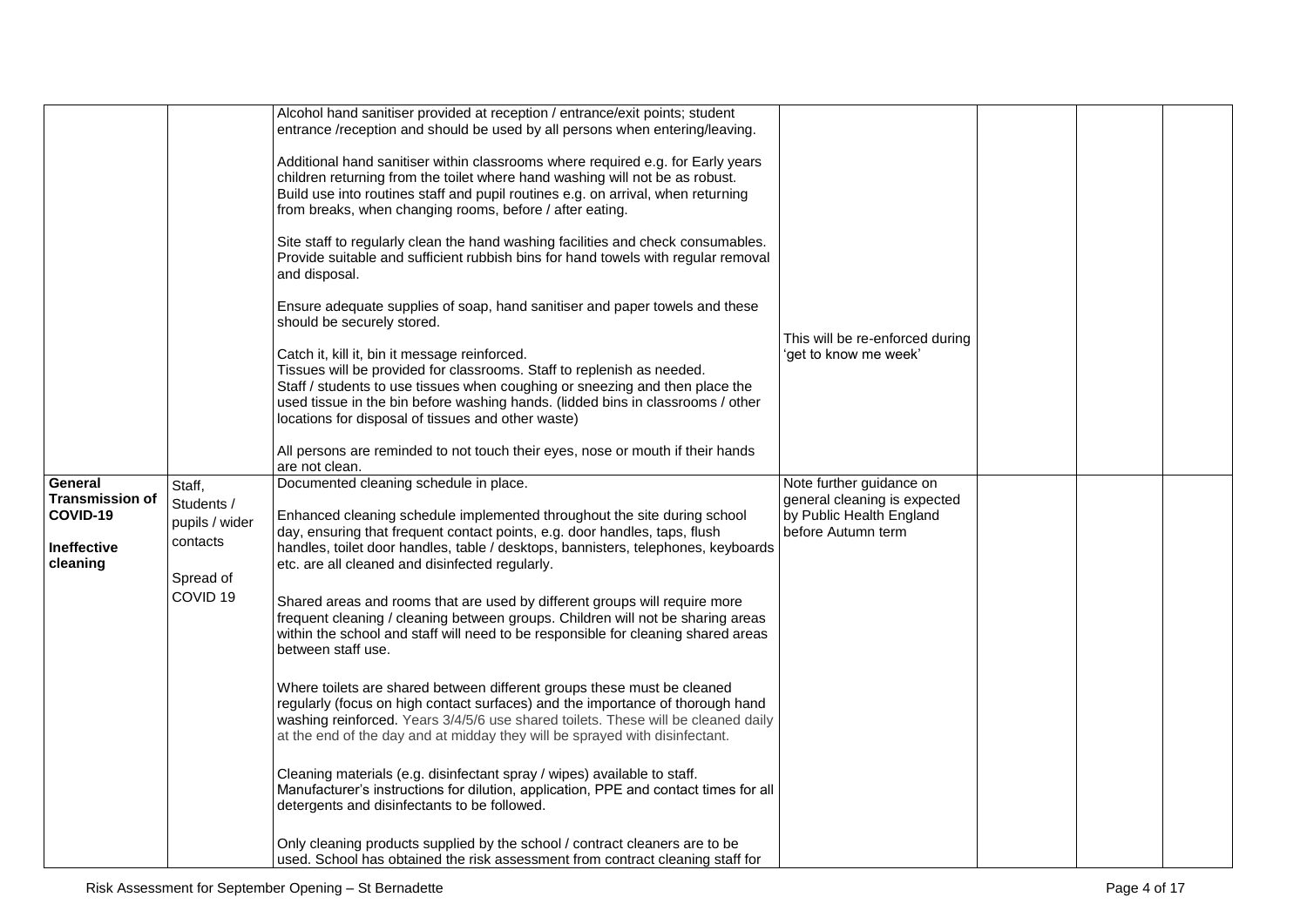|                                                           |                                  | assurance on social distancing measures and their schedule / methods for<br>cleaning the school site.                                                                                                                                                                                                                                                                                                          |                                                           |  |  |
|-----------------------------------------------------------|----------------------------------|----------------------------------------------------------------------------------------------------------------------------------------------------------------------------------------------------------------------------------------------------------------------------------------------------------------------------------------------------------------------------------------------------------------|-----------------------------------------------------------|--|--|
|                                                           |                                  | Thorough cleaning of rooms at the end of the day.                                                                                                                                                                                                                                                                                                                                                              |                                                           |  |  |
|                                                           |                                  | In the event of a suspected case / confirmed positive case on site<br>For disinfection (e.g. following a suspected case) use a combined detergent<br>disinfectant solution at a dilution of 1000 parts per million (ppm) available<br>chlorine (av.cl.) or a neutral purpose detergent followed by disinfection (1000<br>ppm av.cl.).<br>See PHE advice COVID-19: cleaning of non-healthcare settings guidance |                                                           |  |  |
|                                                           |                                  | When cleaning a contaminated area:<br>Cleaning staff to:                                                                                                                                                                                                                                                                                                                                                       |                                                           |  |  |
|                                                           |                                  | • Wear disposable gloves and apron                                                                                                                                                                                                                                                                                                                                                                             |                                                           |  |  |
|                                                           |                                  | • Wash their hands with soap and water once they remove their gloves<br>and apron                                                                                                                                                                                                                                                                                                                              |                                                           |  |  |
|                                                           |                                  | • Wear a fluid resistant surgical mask (Type IIR) if splashing likely                                                                                                                                                                                                                                                                                                                                          |                                                           |  |  |
|                                                           |                                  | • Hands should be washed with soap and water for 20 seconds after all<br>PPE has been removed.                                                                                                                                                                                                                                                                                                                 |                                                           |  |  |
|                                                           |                                  | PPE to be double-bagged, then stored securely for 72 hours then thrown away<br>in the regular rubbish after cleaning is finished.                                                                                                                                                                                                                                                                              |                                                           |  |  |
|                                                           |                                  | Any cloths and mop heads used must be disposed of as single use items.                                                                                                                                                                                                                                                                                                                                         |                                                           |  |  |
| General                                                   | Staff,                           | <b>Bubbles / Groups:</b>                                                                                                                                                                                                                                                                                                                                                                                       | Ongoing monitoring of                                     |  |  |
| <b>Transmission of</b><br>COVID-19                        | Students /<br>pupils / wider     | Children will remain in class groups throughout the majority of the school day<br>but will be part of bigger key stage bubbles.                                                                                                                                                                                                                                                                                | movement around school and<br>ability of groups to remain |  |  |
| <b>Minimising</b>                                         | contacts                         | Nursery and Reception (EYFS): 47 children and 5 adults<br>(Miss Webb/ Miss Broom/ Mrs Osgood / Mrs Campanella / Mrs Alika)                                                                                                                                                                                                                                                                                     | apart.<br>Determine any pinch points,                     |  |  |
| contact and<br><b>Maintenance of</b><br>social distancing | Spread of<br>COVID <sub>19</sub> | Year 1 and Year 2 (KS1): 60 children and 5 adults (Mrs Mills/ Mrs<br>$\bullet$<br>Chisholm / Miss Price / Mrs McIntyre / Mr Mason)                                                                                                                                                                                                                                                                             | congested corridors etc and<br>review controls to keep    |  |  |
|                                                           |                                  | Year 3 and Year 4 (LKS2): 60 children and 6 adults (Mr Conoboy / Mrs<br>$\bullet$<br>O'Neil / Mrs Lawrenson / Mrs Burden / Mr Reilly / Miss Peasey)                                                                                                                                                                                                                                                            | groups apart.                                             |  |  |
|                                                           |                                  | Year 5 and Year 6 (UKS2): 61 children and 6 adults (Mrs Wright / Mrs<br>$\bullet$<br>Choppin / Mrs Bennett / Mrs Sheldrake / Ms Bell / Mrs Walsh)                                                                                                                                                                                                                                                              |                                                           |  |  |
|                                                           |                                  | Groups to remain clear and consistent. Staff members will remain with their<br>bubbles where possible. There may be occasions where staff need to move<br>across 2 bubbles, for example to cover sickness. In this instance, Miss Bell will<br>move between 3/4/5/6 and Mrs McIntrye between<br>nursery/reception/year1/year2.                                                                                 |                                                           |  |  |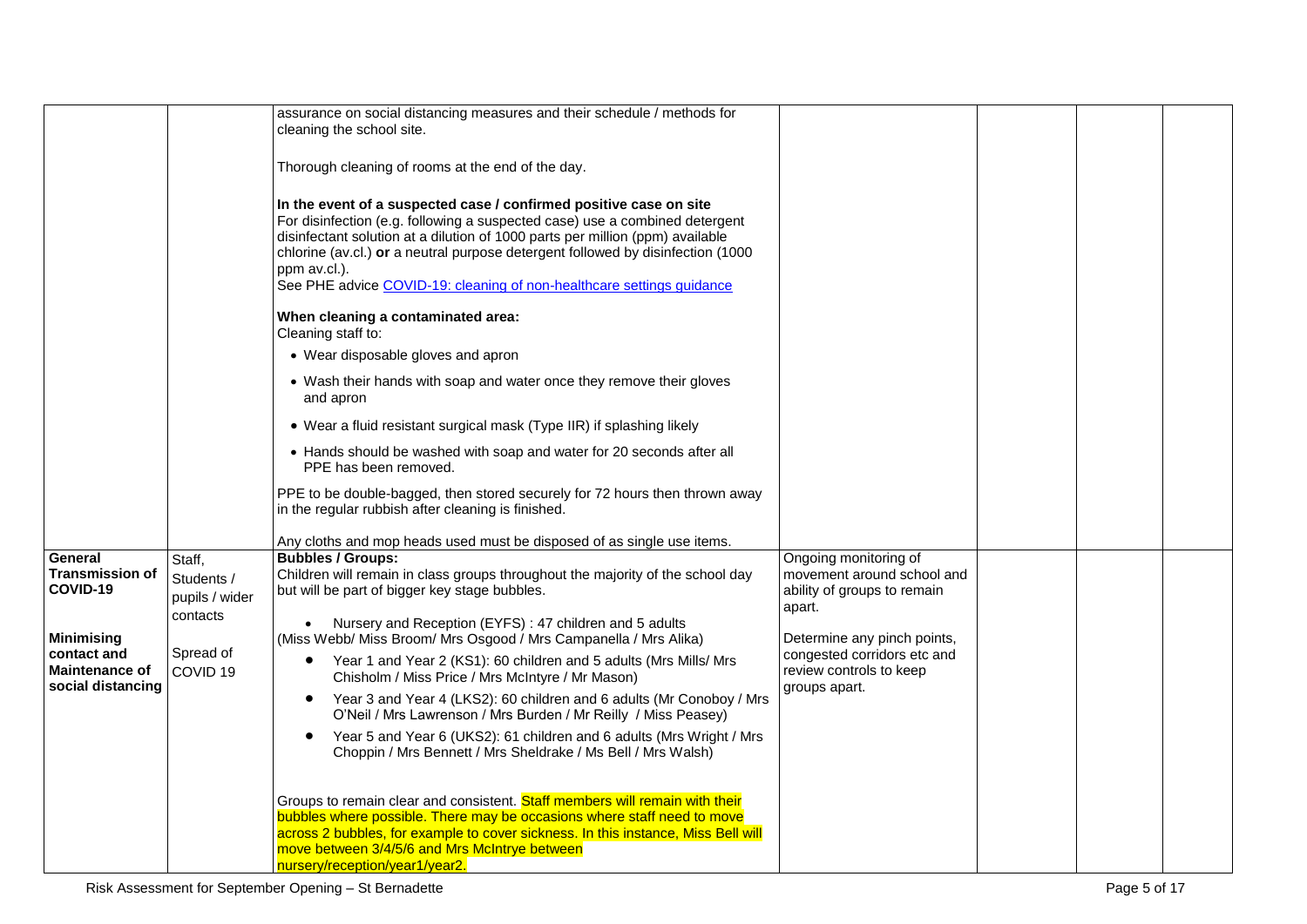|  | The children will have staggered starts/ends to the day, staggered lunch and                                     |                           |  |  |
|--|------------------------------------------------------------------------------------------------------------------|---------------------------|--|--|
|  | break times and will only be using their own classrooms. The only shared space                                   |                           |  |  |
|  | potentially will be the school hall during bad weather for PE. In this case all                                  |                           |  |  |
|  | handles and touch points will be cleaned by a member of staff.                                                   |                           |  |  |
|  | No groups are coming together for assemblies, events / school fairs, school trips                                |                           |  |  |
|  | etc.                                                                                                             |                           |  |  |
|  | Wider assemblies / collective worship conducted via video link.                                                  |                           |  |  |
|  | Continue to use social distancing wherever possible (more emphasis on this is                                    |                           |  |  |
|  | likely with older children). This will be encourage for all children, particularly in                            |                           |  |  |
|  | Year 5 and 6.                                                                                                    |                           |  |  |
|  |                                                                                                                  |                           |  |  |
|  | Where staff move across groups (bubbles) hands to be washed / sanitised                                          |                           |  |  |
|  | before and after and social distancing (2m) to be maintained from other staff and                                |                           |  |  |
|  | adults as far as is reasonable.                                                                                  |                           |  |  |
|  | Ideally the teaching space / workstation should be 2m from pupils.                                               |                           |  |  |
|  | (where this is within 1m then change layout / increase space at the front of the                                 |                           |  |  |
|  | class to attain at least 1m+).                                                                                   |                           |  |  |
|  |                                                                                                                  |                           |  |  |
|  | Keep space at entrance of class for SLT to enter and be present whilst                                           |                           |  |  |
|  | maintaining social distancing.                                                                                   |                           |  |  |
|  |                                                                                                                  |                           |  |  |
|  | All staff to avoid close face to face contact and minimise time spent within 1                                   |                           |  |  |
|  | metre of anyone.                                                                                                 |                           |  |  |
|  |                                                                                                                  |                           |  |  |
|  | Primary to remain in class groups for the majority of the time.                                                  |                           |  |  |
|  | Pupils sitting side by side rather than face to face.                                                            |                           |  |  |
|  | Staggered timetable                                                                                              |                           |  |  |
|  |                                                                                                                  |                           |  |  |
|  | A one-way system will be used around the school. Children will only have limited                                 |                           |  |  |
|  | time outside of their classroom, only when necessary, for example when using                                     | Review of offer of extra- |  |  |
|  | the shared toilets (KS2)                                                                                         | curricular clubs.         |  |  |
|  |                                                                                                                  |                           |  |  |
|  | Extra-curricular clubs to be reviewed in the autumn term to determine if these                                   |                           |  |  |
|  | are essential and ensure delivery replicates school groups / bubbles.                                            |                           |  |  |
|  |                                                                                                                  |                           |  |  |
|  | Hiring and lettings risk assessments on delivery required from providers,                                        |                           |  |  |
|  | suspend if controls are not as robust as the school's.                                                           |                           |  |  |
|  | Social distancing (ideally 2m, 1m+ only with mitigation) must be maintained.                                     |                           |  |  |
|  | Agree your maximum occupancy based on the room size and nature of activities                                     |                           |  |  |
|  | (static vs a range of movement).<br>Review hirers activity against relevant Government guidance and any existing |                           |  |  |
|  | restrictions                                                                                                     |                           |  |  |
|  | See https://www.gov.uk/government/publications/further-businesses-and-                                           |                           |  |  |
|  | premises-to-close/further-businesses-and-premises-to-close-quidance                                              |                           |  |  |
|  | for details of business which remain closed.                                                                     |                           |  |  |
|  |                                                                                                                  |                           |  |  |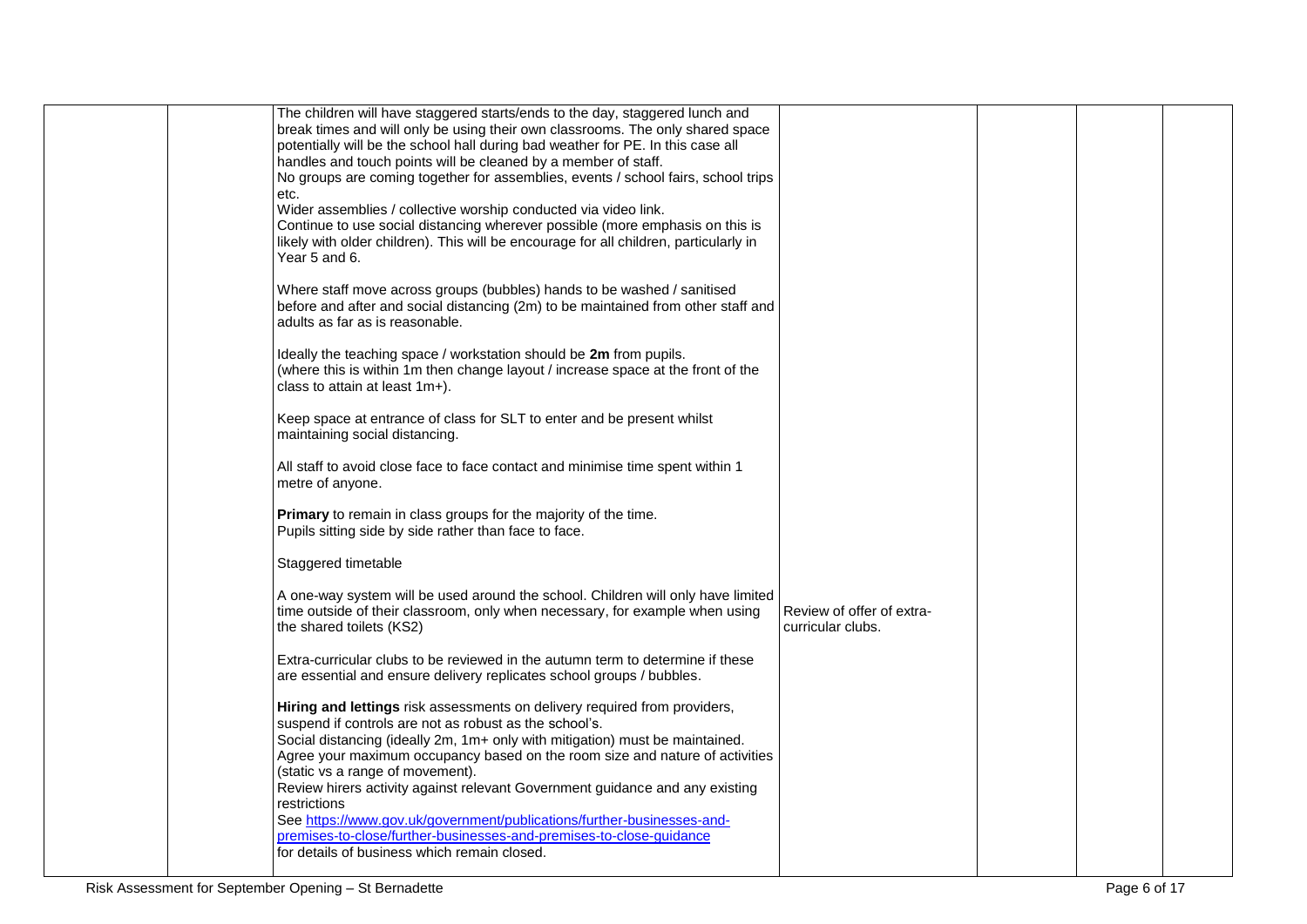|  | Room layouts and areas able to be accessed are agreed and additional furniture<br>is not used by hirers. Hirers will only have access to one specific toilet area<br>which will be cleaned by the site manager on return. Hirers will only have access<br>to the school hall. Time of hire avoids any unnecessary mixing with members of<br>the school community and access is arranged to avoid such contact. This will be<br>either at the weekend or in the evenings to avoid contact with school children.<br>Welfare facilities are cleaned before / after use by hirers and adequate supplies<br>of soap/water, paper towels, hand sanitiser etc. are provided.<br>The hired space is well ventilated with great access to windows and doors etc,<br>therefore enabling better ventilation by opening windows / doors where<br>appropriate. Additional signage will be used in the hall for hired spaces to<br>remind users on social distancing, hand washing etc. | Extra Signage to be placed in<br>school hall for hirers -<br>September 2020. | Headteacher/<br>site manager |  |
|--|---------------------------------------------------------------------------------------------------------------------------------------------------------------------------------------------------------------------------------------------------------------------------------------------------------------------------------------------------------------------------------------------------------------------------------------------------------------------------------------------------------------------------------------------------------------------------------------------------------------------------------------------------------------------------------------------------------------------------------------------------------------------------------------------------------------------------------------------------------------------------------------------------------------------------------------------------------------------------|------------------------------------------------------------------------------|------------------------------|--|
|  | All areas used, particularly touch surfaces are cleaned before / after use / before<br>occupation by school. School equipment will not be used by hirers, if it is it must<br>be thoroughly cleaned after use -or left in 'quarantine' for 72 hours before being<br>used by the school / other users. Record should be kept of all visitors / lead<br>booker (maintained for 21 days) to aid track and trace.<br>In the event of a subsequent positive case returned by a hirer / member of a 3rd<br>party group ensure there is a process in place to notify the school.                                                                                                                                                                                                                                                                                                                                                                                                 |                                                                              |                              |  |
|  | Breakfast and afterschool clubs - risk assessments on delivery required from<br>providers, suspend if controls are not as robust as the school's. Provision should<br>where possible replicate the groups (bubbles) in place during the school day to<br>minimise potential transmission between the school's groups.                                                                                                                                                                                                                                                                                                                                                                                                                                                                                                                                                                                                                                                     |                                                                              |                              |  |
|  | Where such clubs bring children together across year groups review the space/<br>layout and maximum occupancy to achieve social distancing (2m between<br>children from different groups). As with physical activity during the school day,<br>contact sports should not take place.                                                                                                                                                                                                                                                                                                                                                                                                                                                                                                                                                                                                                                                                                      |                                                                              |                              |  |
|  | Strong roots have provided their own coronavirus policy and declaration form to<br>create a separate bubble.                                                                                                                                                                                                                                                                                                                                                                                                                                                                                                                                                                                                                                                                                                                                                                                                                                                              |                                                                              |                              |  |
|  | Offsite visits<br>No overnight or overseas visits to be run.                                                                                                                                                                                                                                                                                                                                                                                                                                                                                                                                                                                                                                                                                                                                                                                                                                                                                                              |                                                                              |                              |  |
|  | Any visits run will keep children within their consistent group. Re-assurance of<br>COVID-secure measures in place at the destination to be undertaken as part of<br>usual planning and offsite visit risk assessment.                                                                                                                                                                                                                                                                                                                                                                                                                                                                                                                                                                                                                                                                                                                                                    |                                                                              |                              |  |
|  | Face coverings From Saturday 8 August, Government guidance changed and<br>members of the public are required to wear a face covering inside a wider list of<br>indoor settings such as libraries, museums, galleries, visitor attractions etc.<br>unless they have a legitimate reason for not wearing one. See full list here<br>https://www.gov.uk/government/publications/face-coverings-when-to-wear-one-                                                                                                                                                                                                                                                                                                                                                                                                                                                                                                                                                             |                                                                              |                              |  |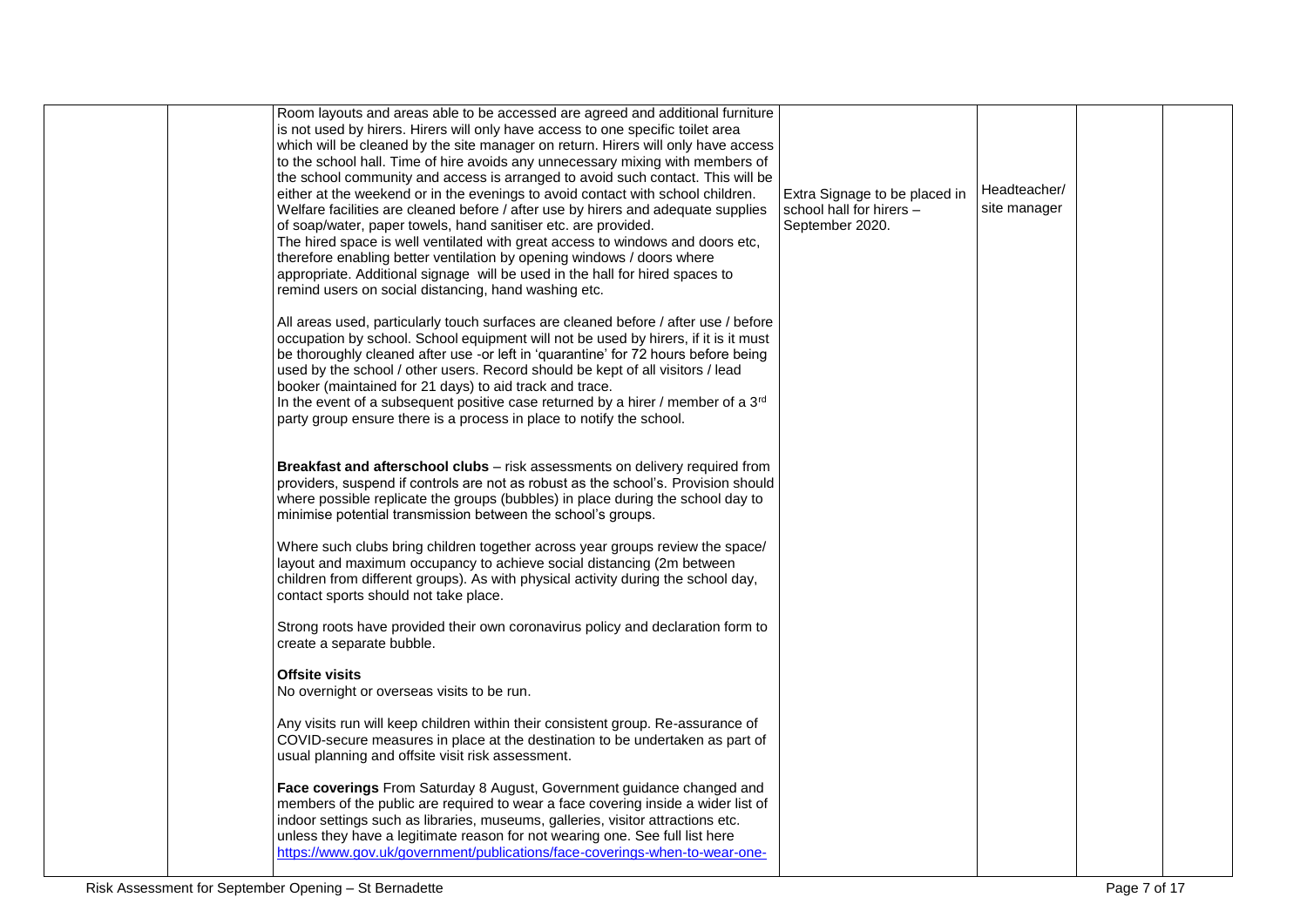| make-your-own<br>Staff and pupils should comply with expected requirements when visiting such<br>venues.<br>Face coverings are not a legal requirement for staff working in such settings<br>unless as the result of a specific risk assessment. Other controls to be in place<br>to ensure staff are not in close proximity to public / people they do not normally<br>meet.<br>The use of face coverings does not replace social distancing, good hand<br>washing and hygiene protocols. (The HSE says that if staff choose to wear face<br>coverings this should be supported by employers and will be supported by the<br>school.)<br>Music<br>Existing advice is to limit singing, playing wind or brass instruments etc. Even if<br>at a distance.<br>No playing mouth blown instruments / singing in groups of >15 (no larger school<br>choirs / ensembles etc.). Music lessons will take place in classrooms with<br>windows open. No more than 15 children will be allowed to take part at any one<br>Further DfE guidance on<br>time. Ensure 2m physical distancing for staff and pupils. (3m distancing is<br>music delivery expected<br>appropriate between those playing / singing and a teacher / conductor etc. if<br>face to face)<br>No face to face contact (pupils back-to-back or side-to-side)<br>No sharing of wind / brass instruments.<br>Miss Webb (PE Co-ordinator)<br>Music lessons will be initially delivered virtually by specialist music teacher.<br>has conducted a thorough PE<br>risk assessment to be shared<br>PE / school sport<br>with staff.<br>PE subject lead / head of PE to review existing risk assessments and schemes<br>of work to include management of COVID-19 risks.<br>Pupils to be kept in consistent groups, sports equipment to be thoroughly<br>cleaned between each use by different groups, and contact sports avoided.<br>Multiple groups not permitted to use PE / outdoor equipment simultaneously<br>Sharing of equipment during PE is limited. The use of outdoor playground<br>equipment will be reviewed early in the Autumn Term.<br>Outdoor sports prioritised where possible, and large indoor spaces used where<br>it is not, maximising distancing between pupils.<br>Build in time for handwashing / sanitising before / after lesson.<br>See advice from <b>Association for Physical Education AfPE</b> have also published a<br>model risk assessment for PE. |  |                                                                      |  |  |
|-----------------------------------------------------------------------------------------------------------------------------------------------------------------------------------------------------------------------------------------------------------------------------------------------------------------------------------------------------------------------------------------------------------------------------------------------------------------------------------------------------------------------------------------------------------------------------------------------------------------------------------------------------------------------------------------------------------------------------------------------------------------------------------------------------------------------------------------------------------------------------------------------------------------------------------------------------------------------------------------------------------------------------------------------------------------------------------------------------------------------------------------------------------------------------------------------------------------------------------------------------------------------------------------------------------------------------------------------------------------------------------------------------------------------------------------------------------------------------------------------------------------------------------------------------------------------------------------------------------------------------------------------------------------------------------------------------------------------------------------------------------------------------------------------------------------------------------------------------------------------------------------------------------------------------------------------------------------------------------------------------------------------------------------------------------------------------------------------------------------------------------------------------------------------------------------------------------------------------------------------------------------------------------------------------------------------------------------------------------------------------------------------------------------------------------------|--|----------------------------------------------------------------------|--|--|
|                                                                                                                                                                                                                                                                                                                                                                                                                                                                                                                                                                                                                                                                                                                                                                                                                                                                                                                                                                                                                                                                                                                                                                                                                                                                                                                                                                                                                                                                                                                                                                                                                                                                                                                                                                                                                                                                                                                                                                                                                                                                                                                                                                                                                                                                                                                                                                                                                                         |  | and-how-to-make-your-own/face-coverings-when-to-wear-one-and-how-to- |  |  |
|                                                                                                                                                                                                                                                                                                                                                                                                                                                                                                                                                                                                                                                                                                                                                                                                                                                                                                                                                                                                                                                                                                                                                                                                                                                                                                                                                                                                                                                                                                                                                                                                                                                                                                                                                                                                                                                                                                                                                                                                                                                                                                                                                                                                                                                                                                                                                                                                                                         |  |                                                                      |  |  |
|                                                                                                                                                                                                                                                                                                                                                                                                                                                                                                                                                                                                                                                                                                                                                                                                                                                                                                                                                                                                                                                                                                                                                                                                                                                                                                                                                                                                                                                                                                                                                                                                                                                                                                                                                                                                                                                                                                                                                                                                                                                                                                                                                                                                                                                                                                                                                                                                                                         |  |                                                                      |  |  |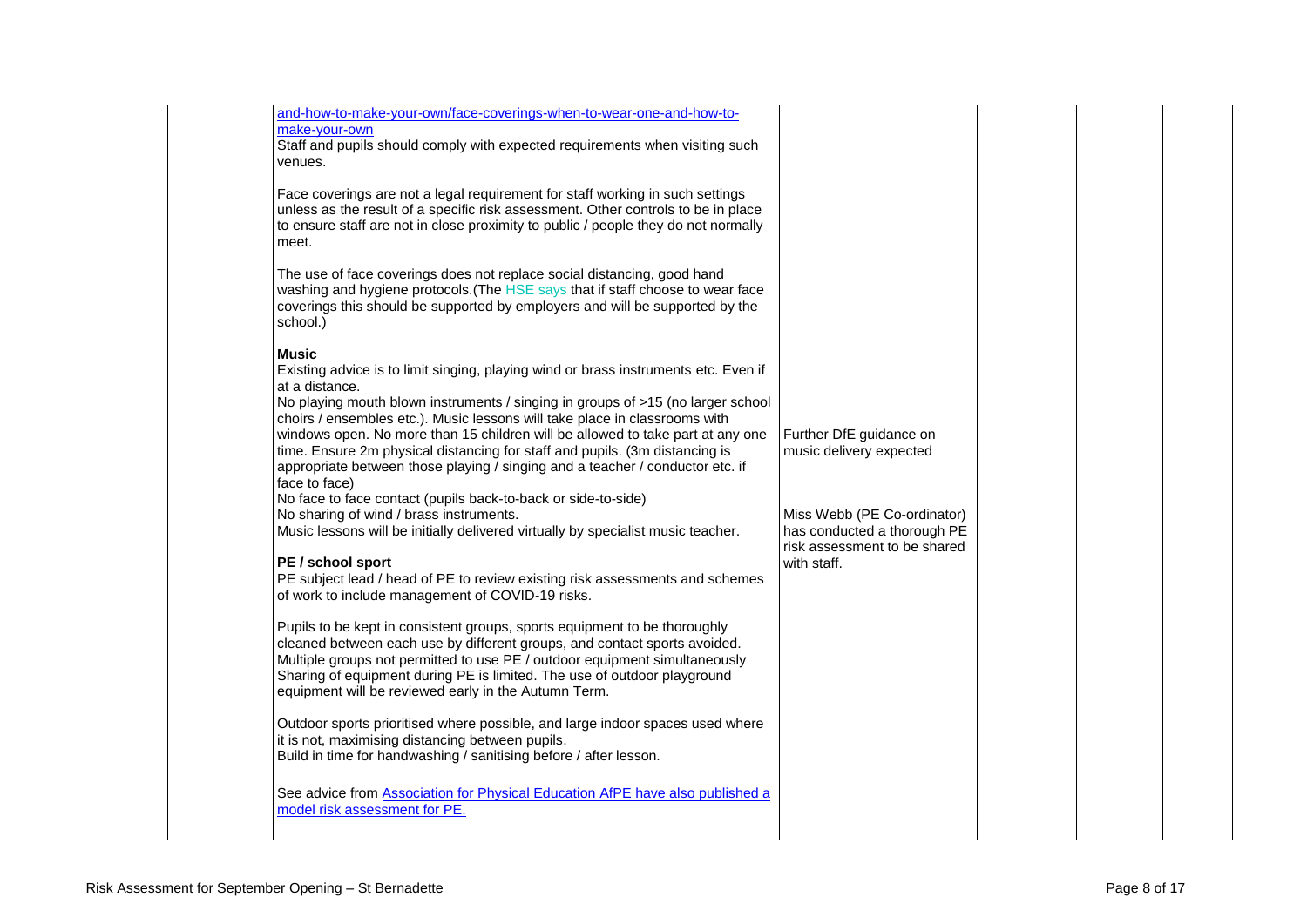|                  |                     |                   |                                                          |                 | https://www.gov.uk/government/publications/coronavirus-covid-19-guidance-on-       |  |  |
|------------------|---------------------|-------------------|----------------------------------------------------------|-----------------|------------------------------------------------------------------------------------|--|--|
|                  |                     |                   |                                                          |                 | phased-return-of-sport-and-recreation/guidance-for-providers-of-outdoor-           |  |  |
|                  |                     |                   | facilities-on-the-phased-return-of-sport-and-recreation. |                 |                                                                                    |  |  |
|                  |                     |                   |                                                          |                 |                                                                                    |  |  |
|                  |                     |                   |                                                          |                 |                                                                                    |  |  |
|                  |                     |                   |                                                          |                 |                                                                                    |  |  |
| Access to &      | Staff,              |                   |                                                          |                 | The school will operate a one way system, as it did in the summer term, with the   |  |  |
| egress from site | Students /          |                   |                                                          |                 | small gate operating as an entrance point and the larger gates operating           |  |  |
|                  | pupils / wider      |                   |                                                          |                 | as an exit point. We want to operate a 30 minute time period for drop off          |  |  |
|                  |                     |                   |                                                          |                 | and collection to ensure that there is less congestion. To avoid all               |  |  |
|                  | contacts            |                   |                                                          |                 | parents arriving at the same time we have allocated 15 minute slots for            |  |  |
|                  |                     |                   |                                                          |                 | each class. Parents will be welcomed to drop off their child at the                |  |  |
|                  | Spread of           |                   |                                                          |                 | classroom door within the allocated time slots outlined below:                     |  |  |
|                  | COVID <sub>19</sub> |                   |                                                          |                 |                                                                                    |  |  |
|                  |                     |                   |                                                          |                 |                                                                                    |  |  |
|                  |                     |                   |                                                          | <b>Drop off</b> | <b>Collection</b>                                                                  |  |  |
|                  |                     |                   |                                                          |                 |                                                                                    |  |  |
|                  |                     |                   |                                                          |                 |                                                                                    |  |  |
|                  |                     | Reception         |                                                          | $8.40 - 8.55$   | $2.55 - 3.10$                                                                      |  |  |
|                  |                     | Year 1            |                                                          |                 |                                                                                    |  |  |
|                  |                     | Year <sub>2</sub> |                                                          |                 |                                                                                    |  |  |
|                  |                     |                   |                                                          |                 |                                                                                    |  |  |
|                  |                     | Year <sub>3</sub> |                                                          | $8.55 - 9.10$   | $3.10 - 3.25$                                                                      |  |  |
|                  |                     |                   | Year 4                                                   |                 |                                                                                    |  |  |
|                  |                     | Year <sub>5</sub> |                                                          |                 |                                                                                    |  |  |
|                  |                     |                   | Year <sub>6</sub>                                        |                 |                                                                                    |  |  |
|                  |                     |                   |                                                          |                 |                                                                                    |  |  |
|                  |                     |                   |                                                          |                 | If you have siblings across a number of year groups you may drop them              |  |  |
|                  |                     |                   |                                                          |                 | off/collect them all at the same time from their individual classroom              |  |  |
|                  |                     |                   |                                                          |                 | doors. Children can be dropped off/collected at their class door by their          |  |  |
|                  |                     |                   |                                                          |                 | parents and then parents will have to swiftly vacate the school                    |  |  |
|                  |                     |                   |                                                          |                 | playground. You can drop/collect your child off at any time within the 15          |  |  |
|                  |                     | minute slot.      |                                                          |                 |                                                                                    |  |  |
|                  |                     |                   |                                                          |                 | Older children (Year 5 and 6) can be left to walk from the school gate to their    |  |  |
|                  |                     |                   |                                                          |                 | class door in the mornings. At collection time, children with written              |  |  |
|                  |                     |                   |                                                          |                 | permission to walk home independently will be allowed to leave the                 |  |  |
|                  |                     |                   |                                                          |                 | classroom at 3.15pm whilst all other children will have to be collected            |  |  |
|                  |                     |                   |                                                          |                 | during their allocated time, so staff can ensure they are with an adult.           |  |  |
|                  |                     |                   |                                                          |                 |                                                                                    |  |  |
|                  |                     |                   |                                                          |                 | Parents will not be allowed to stand around on the playground, it will simply be a |  |  |
|                  |                     |                   |                                                          |                 | drop off and go procedure. Whilst collecting your child please line up on          |  |  |
|                  |                     |                   |                                                          |                 | the lines outside the classrooms allowing space between you and other              |  |  |
|                  |                     |                   |                                                          |                 | parents. The amount of adults on the playground will be monitored and              |  |  |
|                  |                     |                   |                                                          |                 | if it becomes congested we will shut the entrance gate until the adults            |  |  |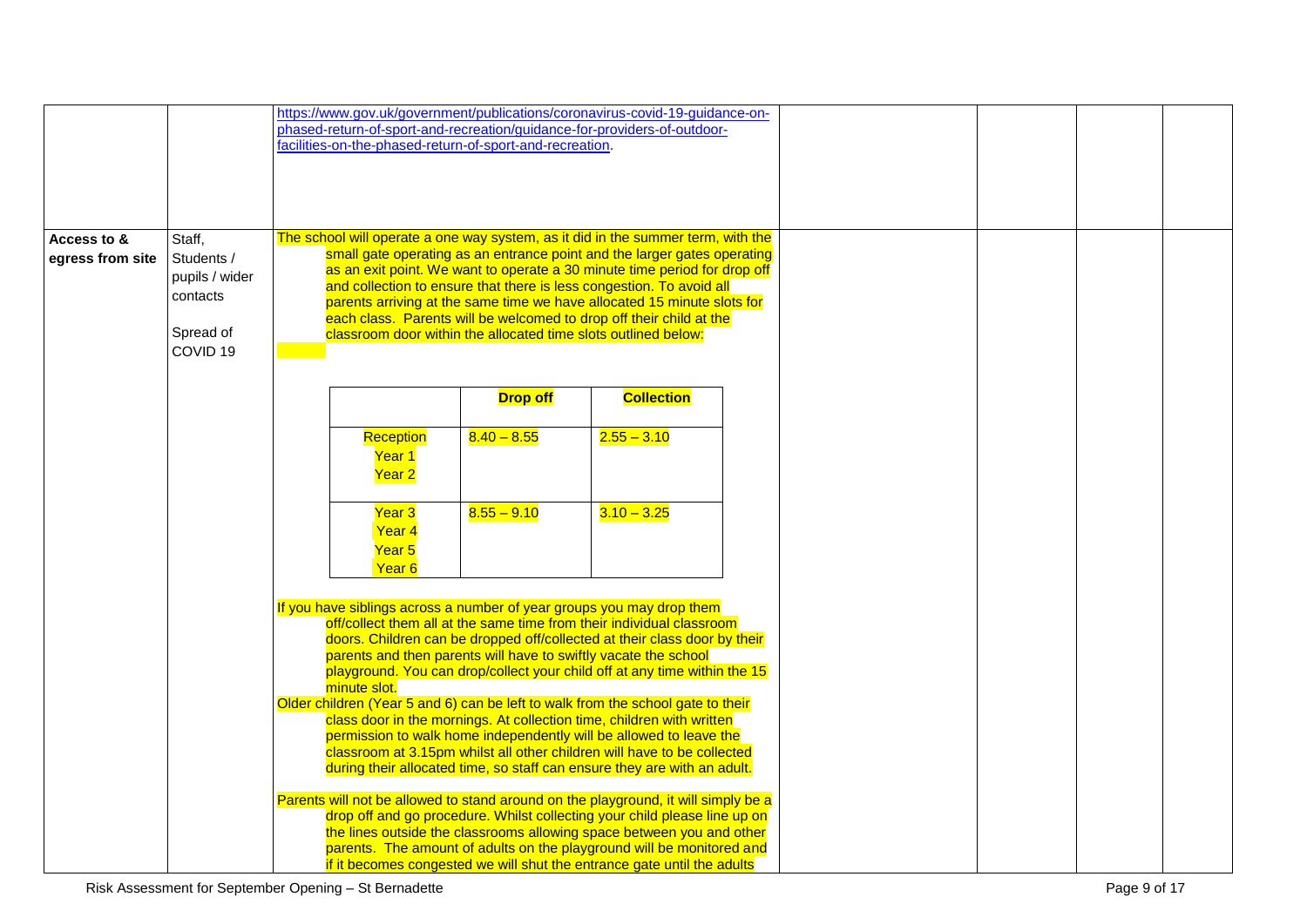| depart and then reopen the gate. Communication with teachers will                    |  |  |
|--------------------------------------------------------------------------------------|--|--|
| need to remain strictly via email or phone call to the school office, in             |  |  |
| order to safeguard the teaching staff as well as ensuring a swift                    |  |  |
| departure of adults. We would ask parents to not go any further than the             |  |  |
| marked line outside the classroom, this is to ensure that we are limiting            |  |  |
| face to face interactions and ensuring that teachers can fully focus on              |  |  |
| the children in the class.                                                           |  |  |
|                                                                                      |  |  |
|                                                                                      |  |  |
| Staff on duty to monitor arrival / departure and site access points to facilitate    |  |  |
| social distancing - may need to change the number of access points, either           |  |  |
| increase to reduce congestion or decrease to enable monitoring. SLT to               |  |  |
| monitor for the beginning of term.                                                   |  |  |
|                                                                                      |  |  |
| Discourage parents picking up their children from gathering on the playground.       |  |  |
|                                                                                      |  |  |
| Introduce visual aids to help parents socially distance / supervise                  |  |  |
| entry and collection.                                                                |  |  |
| Introduce floor markings to aid social distancing (e.g. tape or survey spray)        |  |  |
| where controlled queuing will be expected. Staff will have a zone outside their      |  |  |
|                                                                                      |  |  |
| door in order to encourage parents to social distance from teachers.                 |  |  |
| Communicate expectations to parents (7.9.20)                                         |  |  |
| There will be a one-way traffic system through external doors to avoid face to       |  |  |
| face passing.                                                                        |  |  |
|                                                                                      |  |  |
|                                                                                      |  |  |
| <b>Visitors</b>                                                                      |  |  |
| Ensure all visitors / building users are aware of school's expectations. They        |  |  |
| must follow social distancing, hand washing / use of sanitiser on entry and          |  |  |
| adhere to any restrictions on accessing parts of the building stipulated by the      |  |  |
| school.                                                                              |  |  |
| Parents instructed only to come onto premises by appointment or in event of an       |  |  |
| emergency. Volunteers, temporary / supply staff, sports coaches and other            |  |  |
| providers are briefed on school's arrangements for managing and minimising           |  |  |
| risk, including the need to maintain distance (2m where possible) from other         |  |  |
| staff and pupils.                                                                    |  |  |
|                                                                                      |  |  |
| Where visits can happen outside of school hours, they should.                        |  |  |
| A record should be kept of all visitors or the lead member for a group e.g. a        |  |  |
| hiring (records maintained for 21 days) to aid track and trace. (Name, contact       |  |  |
| phone number, date of visit arrival / departure time) - Visitor form will be used at |  |  |
| school office entrance.                                                              |  |  |
| Signage in reception regarding good hygiene.                                         |  |  |
| Use of Perspex screens for open receptions and tape / visual markers to              |  |  |
| reinforce social distancing (2 m where possible)                                     |  |  |
|                                                                                      |  |  |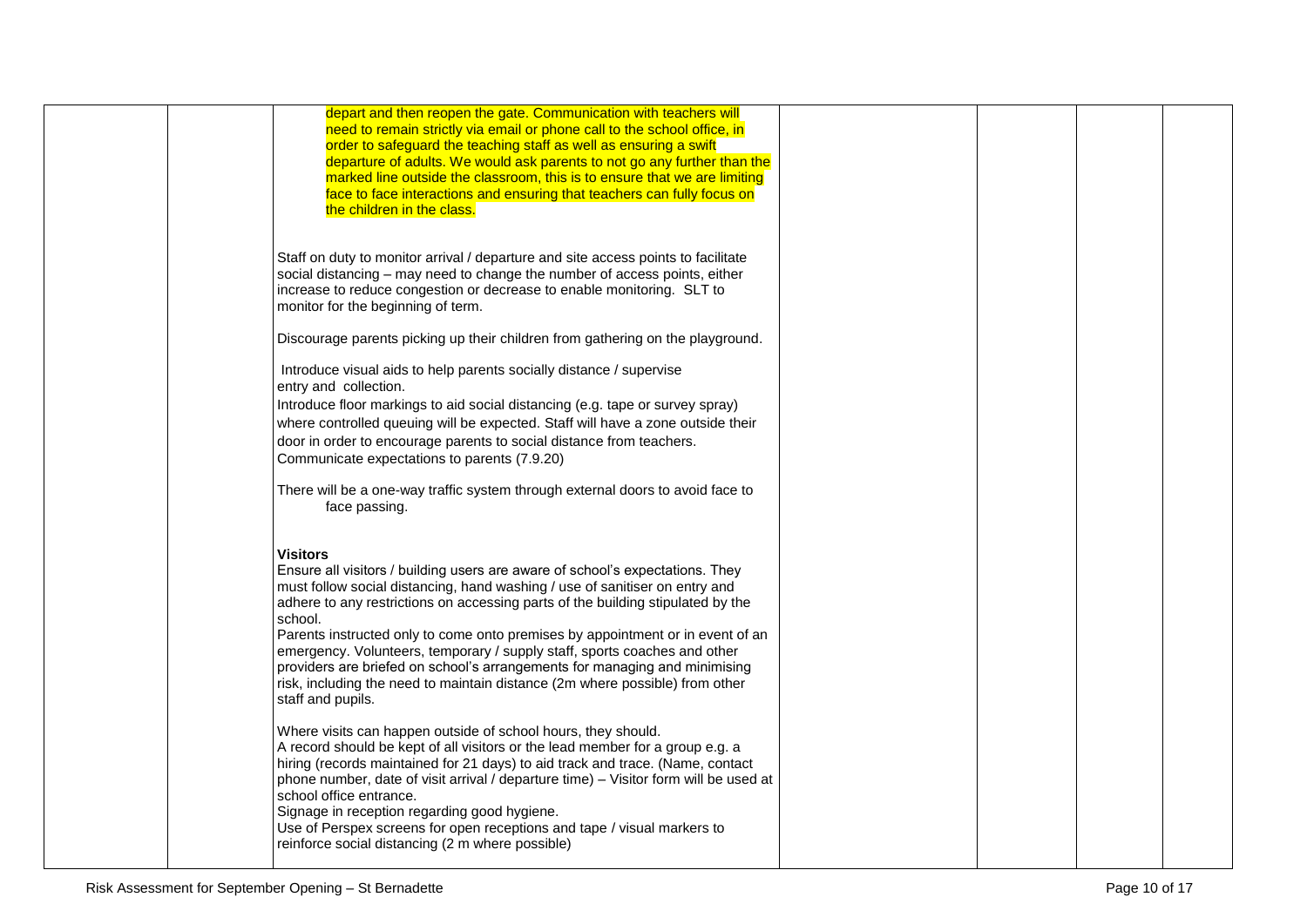|                       |                                  | Staff / pupils                                                                                                                                                                                                                                                                                                                                                                                                                                                                                                                                                                                                                                                                                                                                 |  |  |
|-----------------------|----------------------------------|------------------------------------------------------------------------------------------------------------------------------------------------------------------------------------------------------------------------------------------------------------------------------------------------------------------------------------------------------------------------------------------------------------------------------------------------------------------------------------------------------------------------------------------------------------------------------------------------------------------------------------------------------------------------------------------------------------------------------------------------|--|--|
|                       |                                  | On arrival all staff and students to wash hands using nearest available toilet or                                                                                                                                                                                                                                                                                                                                                                                                                                                                                                                                                                                                                                                              |  |  |
|                       |                                  | use the sanitiser provided at their point of entry.                                                                                                                                                                                                                                                                                                                                                                                                                                                                                                                                                                                                                                                                                            |  |  |
| <b>Contact points</b> | Staff,                           | Parents to ensure children have their own water bottles in school to reduce                                                                                                                                                                                                                                                                                                                                                                                                                                                                                                                                                                                                                                                                    |  |  |
| <b>Equipment use</b>  | Students /                       | contact with 'face to tap' water fountains.                                                                                                                                                                                                                                                                                                                                                                                                                                                                                                                                                                                                                                                                                                    |  |  |
| printers,             | pupils / wider                   |                                                                                                                                                                                                                                                                                                                                                                                                                                                                                                                                                                                                                                                                                                                                                |  |  |
| workstations,         | contacts                         | Regularly clean and disinfect common contact surfaces in reception, office,                                                                                                                                                                                                                                                                                                                                                                                                                                                                                                                                                                                                                                                                    |  |  |
| apparatus,            |                                  | access control etc. (screens, telephone handsets, desks).                                                                                                                                                                                                                                                                                                                                                                                                                                                                                                                                                                                                                                                                                      |  |  |
| machinery etc.        | Spread of<br>COVID <sub>19</sub> | Staff and pupils have their own basic equipment (pens, pencils etc.) to avoid<br>sharing. KS2 children will provide this and children in KS1 will be provided with<br>this from school.                                                                                                                                                                                                                                                                                                                                                                                                                                                                                                                                                        |  |  |
|                       |                                  | <b>Activities and resources</b><br>Classroom resources which are shared within groups (bubbles) are                                                                                                                                                                                                                                                                                                                                                                                                                                                                                                                                                                                                                                            |  |  |
|                       |                                  | cleaned regularly (in particular school chrome books)<br>Those shared across groups must be cleaned between use.                                                                                                                                                                                                                                                                                                                                                                                                                                                                                                                                                                                                                               |  |  |
|                       |                                  |                                                                                                                                                                                                                                                                                                                                                                                                                                                                                                                                                                                                                                                                                                                                                |  |  |
|                       |                                  | Minimise all unnecessary sharing of resources, taking books home etc. Review<br>of marking policy for class teachers to be reviewed frequently in the<br>autumn term.                                                                                                                                                                                                                                                                                                                                                                                                                                                                                                                                                                          |  |  |
|                       |                                  | Reading books sent home will only be handled by a staff member wearing<br>gloves. These books will be quarantined on return for 72 hours before being put<br>back into the school library by a staff member wearing gloves.<br>Reading Records will no longer be passed between home and school, they will<br>be kept at home for parents to record how the children are reading at home.<br>Class teachers will also keep a record of class reading in school. The school will<br>work towards a way of being able to share this information between home and<br>school safely in the autumn term.<br>Homework will be initially set online using an online platform to reduce<br>homework books coming in between home and school regularly. |  |  |
|                       |                                  | Use of shared resources between groups to be minimised, resources allocated<br>to individual groups where possible.<br>Otherwise all resources shared across groups (sports , art , science equipment<br>etc.) must be cleaned before / after use e.g. library books, chrome books,<br>laptops, I pads, PE equipment etc.) or 'quarantined' and left unused (for 48 hrs,<br>72 hours for plastic) before being used by another group (bubble).                                                                                                                                                                                                                                                                                                 |  |  |
|                       |                                  | Where equipment is quarantined ensure this is clearly labelled with day used /<br>next day available for use.                                                                                                                                                                                                                                                                                                                                                                                                                                                                                                                                                                                                                                  |  |  |
|                       |                                  | Build cleaning into end of lesson activity routines.                                                                                                                                                                                                                                                                                                                                                                                                                                                                                                                                                                                                                                                                                           |  |  |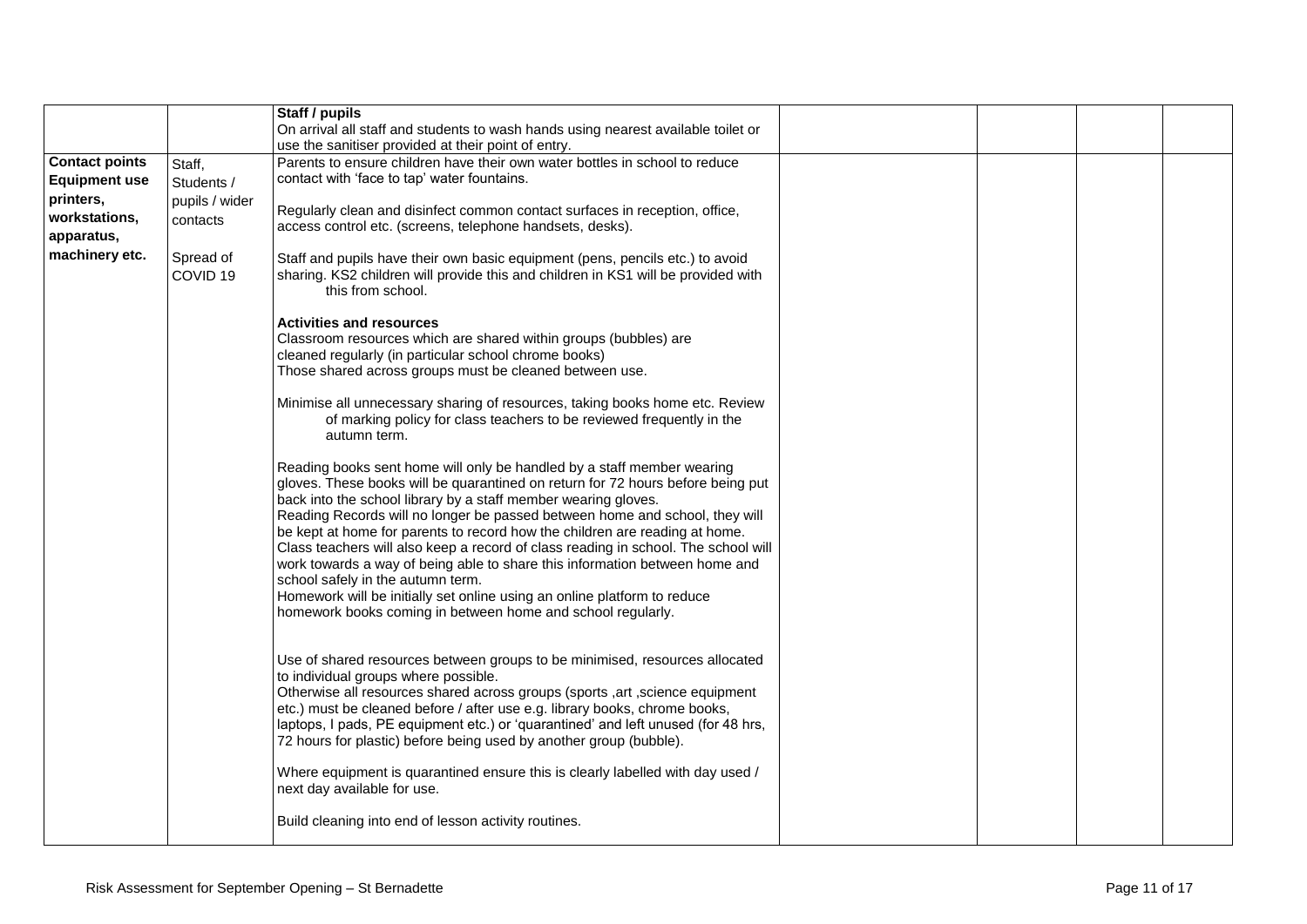| to ensure students wipe down after use. If student too young then arrangements                                                                                       |  |
|----------------------------------------------------------------------------------------------------------------------------------------------------------------------|--|
| for IT support staff etc. to clean.                                                                                                                                  |  |
| Staff are to maintain a safe distance between each other (2 metres wherever<br><b>Proximity of</b><br>Staff,                                                         |  |
| possible). Staff will be given an allocated area within the staff room to ensure<br>Students /<br>students/staff                                                     |  |
| social distancing.<br>pupils / wider                                                                                                                                 |  |
| contacts<br>Rooms to be kept as well ventilated as possible (opening windows)                                                                                        |  |
| Consider opportunities for outdoor learning to assist in social distancing.                                                                                          |  |
| Spread of<br>Staff to follow social distancing guidance in offices/staff rooms/close working in                                                                      |  |
| COVID <sub>19</sub><br>rooms etc i.e. 2m wherever possible.                                                                                                          |  |
| Where staff need to move between classes and year groups, they should try                                                                                            |  |
| and keep their distance from pupils and other staff as much as they can, ideally<br>2 metres from other adults.                                                      |  |
|                                                                                                                                                                      |  |
| Meetings / 1-2-1's / training                                                                                                                                        |  |
| Limit face to face meetings to those which are essential. Ensure these are                                                                                           |  |
| conducted in large enough areas to maintain social distancing; or via                                                                                                |  |
| electronic means (Microsoft Teams etc.) Staff will only meet once a week after<br>school during the staff meeting time, within the school hall where they can social |  |
| distance.                                                                                                                                                            |  |
|                                                                                                                                                                      |  |
| <b>Staff rooms</b>                                                                                                                                                   |  |
| Review occupancy levels and layout to facilitate social distancing                                                                                                   |  |
| Set maximum occupancy, staff to stagger use to enable distancing.                                                                                                    |  |
| Stairs / corridors                                                                                                                                                   |  |
| Minimise groups (bubbles) transitioning at the same time to ensure brief contact.                                                                                    |  |
| (passing briefly in circulation spaces is a low risk)                                                                                                                |  |
| Implement one-way system (where possible e.g. multiple routes)                                                                                                       |  |
| Stagger use and numbers using circulation spaces at the same time.<br>Avoiding multiple groups queuing in same shared areas/ narrow corridors etc                    |  |
|                                                                                                                                                                      |  |
| <b>Break / Playgrounds</b>                                                                                                                                           |  |
| Avoid any group activities that require pupils to be in close physical contact with                                                                                  |  |
| each other.                                                                                                                                                          |  |
| Limit group interaction by clearly zoning areas and staggering breaks.<br>Use playing fields when weather permits.                                                   |  |
| Brief all staff on expectations during INSET.                                                                                                                        |  |
| Increased supervision to aid enforcement of social distancing as far as is                                                                                           |  |
| reasonable.                                                                                                                                                          |  |
| The use of Outdoor Play equipment will be reviewed early in the Autumn term                                                                                          |  |
| but it will not be used initially from September 7 <sup>th</sup> , until we can put adequate                                                                         |  |
| safety measures in place.                                                                                                                                            |  |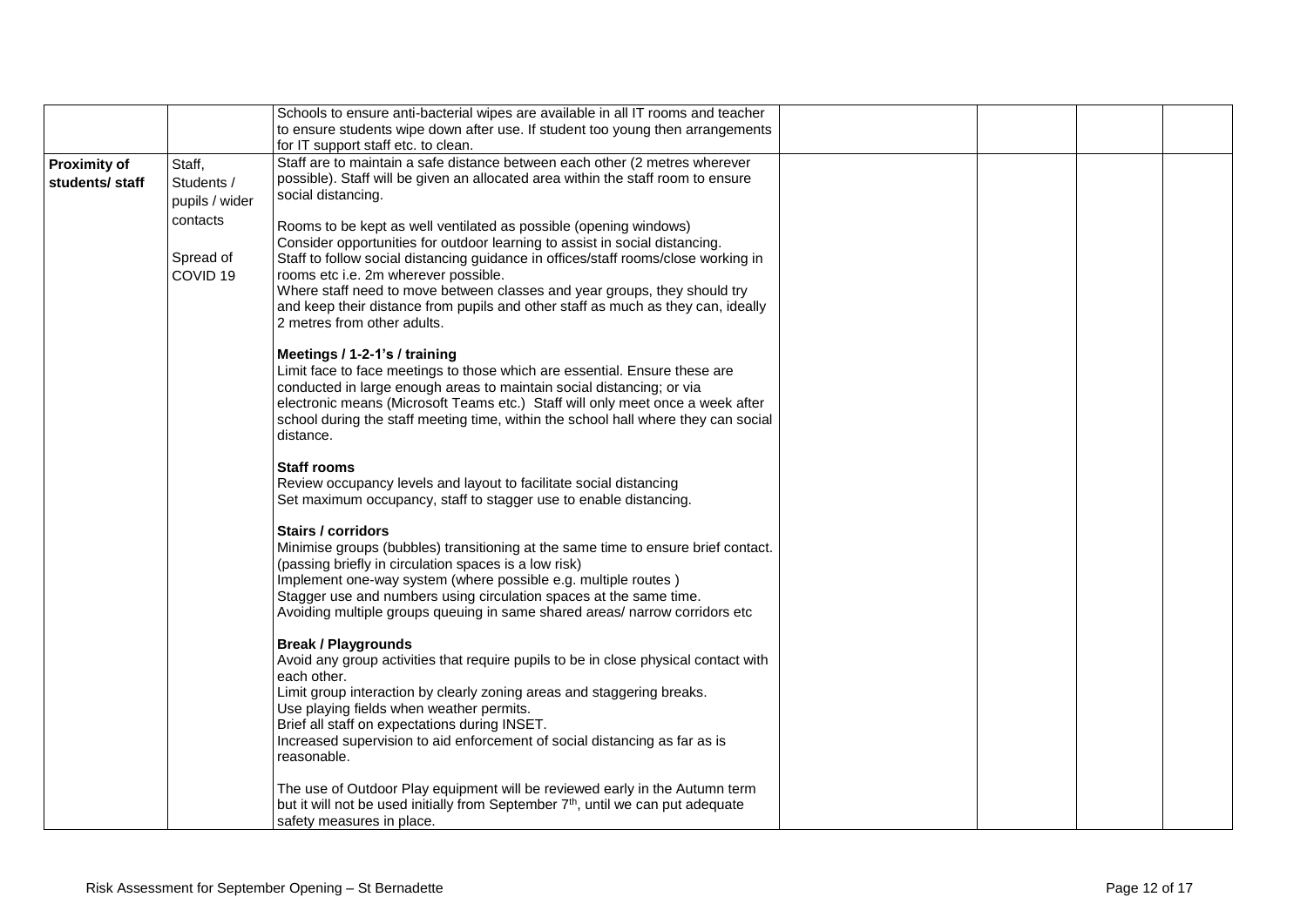|                                       |                    |                                                                                                                                                                                                                                                                                                           |                                                                   |                            | Outdoor play equipment to be cleaned between use by different group or left for |  |  |  |
|---------------------------------------|--------------------|-----------------------------------------------------------------------------------------------------------------------------------------------------------------------------------------------------------------------------------------------------------------------------------------------------------|-------------------------------------------------------------------|----------------------------|---------------------------------------------------------------------------------|--|--|--|
|                                       |                    |                                                                                                                                                                                                                                                                                                           |                                                                   |                            | period of 48 hrs (72 hrs for plastic) between use by different groups. Pupils   |  |  |  |
|                                       |                    |                                                                                                                                                                                                                                                                                                           | should wash / sanitise their hands before and after use.          |                            |                                                                                 |  |  |  |
| Canteen use /                         | Staff,             | Break times staggered to reduce congestion and contact between groups.                                                                                                                                                                                                                                    |                                                                   |                            |                                                                                 |  |  |  |
| <b>lunchtimes</b>                     | Students /         |                                                                                                                                                                                                                                                                                                           |                                                                   |                            |                                                                                 |  |  |  |
|                                       | pupils / wider     |                                                                                                                                                                                                                                                                                                           |                                                                   |                            | Lunchtime                                                                       |  |  |  |
| contacts                              |                    |                                                                                                                                                                                                                                                                                                           | <b>Pupil group</b><br>details                                     | <b>Time</b>                |                                                                                 |  |  |  |
|                                       | Spread of          |                                                                                                                                                                                                                                                                                                           | <b>Morning break</b>                                              | Reception                  | 12.00-13.00 (EYFS)                                                              |  |  |  |
| COVID <sub>19</sub>                   | <b>Pupil group</b> | <b>Time</b>                                                                                                                                                                                                                                                                                               |                                                                   | area)                      |                                                                                 |  |  |  |
|                                       | details<br>Nursery |                                                                                                                                                                                                                                                                                                           | Year 1                                                            | 12.00-13.00 (KS1<br>12.30) |                                                                                 |  |  |  |
|                                       |                    | Reception                                                                                                                                                                                                                                                                                                 | 10.00                                                             | Year <sub>2</sub>          | 12.00-13.00                                                                     |  |  |  |
|                                       |                    | Year 1                                                                                                                                                                                                                                                                                                    | 10.15                                                             |                            | (KS1 12.00)                                                                     |  |  |  |
|                                       |                    | Year <sub>2</sub>                                                                                                                                                                                                                                                                                         | 10.30                                                             | Year <sub>3</sub>          | 12.00-13.00                                                                     |  |  |  |
|                                       |                    | Year 3                                                                                                                                                                                                                                                                                                    | 10.15                                                             |                            | (KS2 12.30)                                                                     |  |  |  |
|                                       |                    | Year 4                                                                                                                                                                                                                                                                                                    | 10.30                                                             | Year 4                     | 12.00-13.00<br>(KS2 Field 12.30)                                                |  |  |  |
|                                       |                    | Year 5                                                                                                                                                                                                                                                                                                    | 10.45                                                             | Year 5                     | 12.30-13.30                                                                     |  |  |  |
|                                       |                    | Year 6                                                                                                                                                                                                                                                                                                    | 11.00                                                             |                            | (KS2 13.00)                                                                     |  |  |  |
|                                       |                    |                                                                                                                                                                                                                                                                                                           |                                                                   | Year 6                     | 12.30-13.30<br>(KS2 Field 13.00)                                                |  |  |  |
|                                       |                    | The dining area will not be in use.                                                                                                                                                                                                                                                                       |                                                                   |                            |                                                                                 |  |  |  |
|                                       |                    |                                                                                                                                                                                                                                                                                                           |                                                                   |                            |                                                                                 |  |  |  |
|                                       |                    |                                                                                                                                                                                                                                                                                                           | Reinforce handwashing prior to eating food.                       |                            |                                                                                 |  |  |  |
|                                       |                    | Lunch will be provided and delivered to children in their classrooms. The<br>children will have packed lunch options as well as one hot option.<br>There will be an increase in pre-prepared and wrapped food to reduce use of<br>crockery, utensils etc.                                                 |                                                                   |                            |                                                                                 |  |  |  |
|                                       |                    |                                                                                                                                                                                                                                                                                                           | Payments will be made online as normal.                           |                            |                                                                                 |  |  |  |
|                                       |                    | Drinking water should be provided with enhanced cleaning measures of the tap<br>mechanism introduced. All rubbish and waste should be put straight in the bin<br>by the user and not left for someone else to clear up.<br>All areas used for eating must be thoroughly cleaned between groups and at the |                                                                   |                            |                                                                                 |  |  |  |
|                                       |                    |                                                                                                                                                                                                                                                                                                           | end of each break and shift, including chairs, door handles, etc. |                            |                                                                                 |  |  |  |
| Transport /<br><b>Travel off site</b> | Staff,             |                                                                                                                                                                                                                                                                                                           | Encourage walking / cycling to school                             |                            |                                                                                 |  |  |  |
|                                       |                    | <b>Public transport</b>                                                                                                                                                                                                                                                                                   |                                                                   |                            |                                                                                 |  |  |  |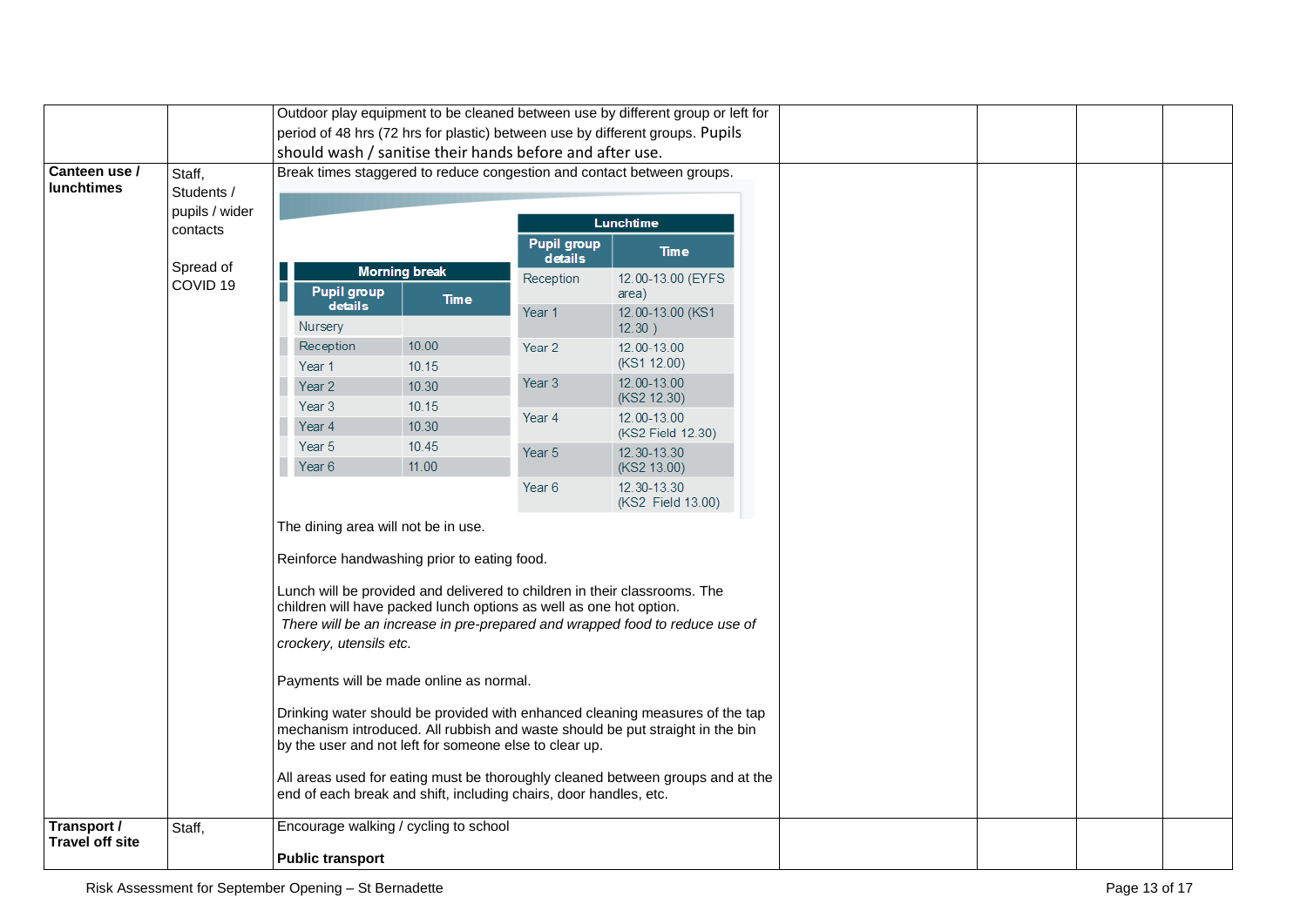|                                         | Students /<br>pupils / wider<br>contacts<br>Spread of<br>COVID <sub>19</sub>                            | All persons to limit their use of public transport and if this is not possible<br>individuals should follow government advice on the wearing of face coverings.<br>(mandated from 15 <sup>th</sup> June)<br>Guidance on how to wear and make a cloth face covering is available.<br>Where business travel via car is required use private single occupancy where<br>possible.<br>Wash / sanitise hands on re-entering the building.                                                                                                                                                                                                                                                                                                                                                                                                                                                                                                                                                                                                                                                                                                                                                             |  |  |
|-----------------------------------------|---------------------------------------------------------------------------------------------------------|-------------------------------------------------------------------------------------------------------------------------------------------------------------------------------------------------------------------------------------------------------------------------------------------------------------------------------------------------------------------------------------------------------------------------------------------------------------------------------------------------------------------------------------------------------------------------------------------------------------------------------------------------------------------------------------------------------------------------------------------------------------------------------------------------------------------------------------------------------------------------------------------------------------------------------------------------------------------------------------------------------------------------------------------------------------------------------------------------------------------------------------------------------------------------------------------------|--|--|
| <b>Contractors</b>                      | Contractors,<br>Staff,<br>Students /<br>pupils / wider<br>contacts,<br>Spread of<br>COVID <sub>19</sub> | School and any on site contractors (Catering, cleaning, FM provider etc.) to co-<br>operate and share risk assessments.<br>All contractors will read and comply with signs in reception regarding good<br>hygiene.<br>Staff and contractors are to maintain a safe distance between themselves and<br>others (2 metres where practical).<br>All contractors are to wash their hands or use alcohol-based hand sanitiser upon<br>entering the site.<br>Agree approach to scheduled / ongoing building works.<br>Where works can be conducted outside of the school day they should be.<br>Site inductions are to be carried out following social distancing principles.<br>School's to seek confirmation of the contractors method statement / risk<br>assessment.                                                                                                                                                                                                                                                                                                                                                                                                                               |  |  |
| <b>Provision of first</b> Staff,<br>aid | Students /<br>pupils / wider<br>contacts<br>Spread of<br>COVID <sub>19</sub>                            | It is accepted that social distancing cannot be maintained during the delivery of<br>first aid, but physical contact should be kept to a minimum e.g. pupils apply cold<br>pack, wipe, plaster where able to do so.<br>Wash hands before / after treatment.<br>Those administering first aid should wear PPE appropriate to the circumstances.<br>Where the injury was significant and thus required close care for an extended<br>period then it would be reasonable to provide PPE.<br>See also 'provision of personal care' and 'Suspected case whilst working<br>on site'.<br>First aiders to be aware of advice on CPR from The Resuscitation Council<br>https://www.resus.org.uk/media/statements/resuscitation-council-uk-statements-<br>on-covid-19-coronavirus-cpr-and-resuscitation/covid-community/<br>First aid rooms can be very busy and are often small rooms. Schools should<br>make arrangement for only one person being treated in the first aid room at a<br>time and allocate another room / area as a waiting/collection area.<br>If daily medication is administered from 1 <sup>st</sup> aid rooms then consider if this needs<br>relocating to reduce demand on space. |  |  |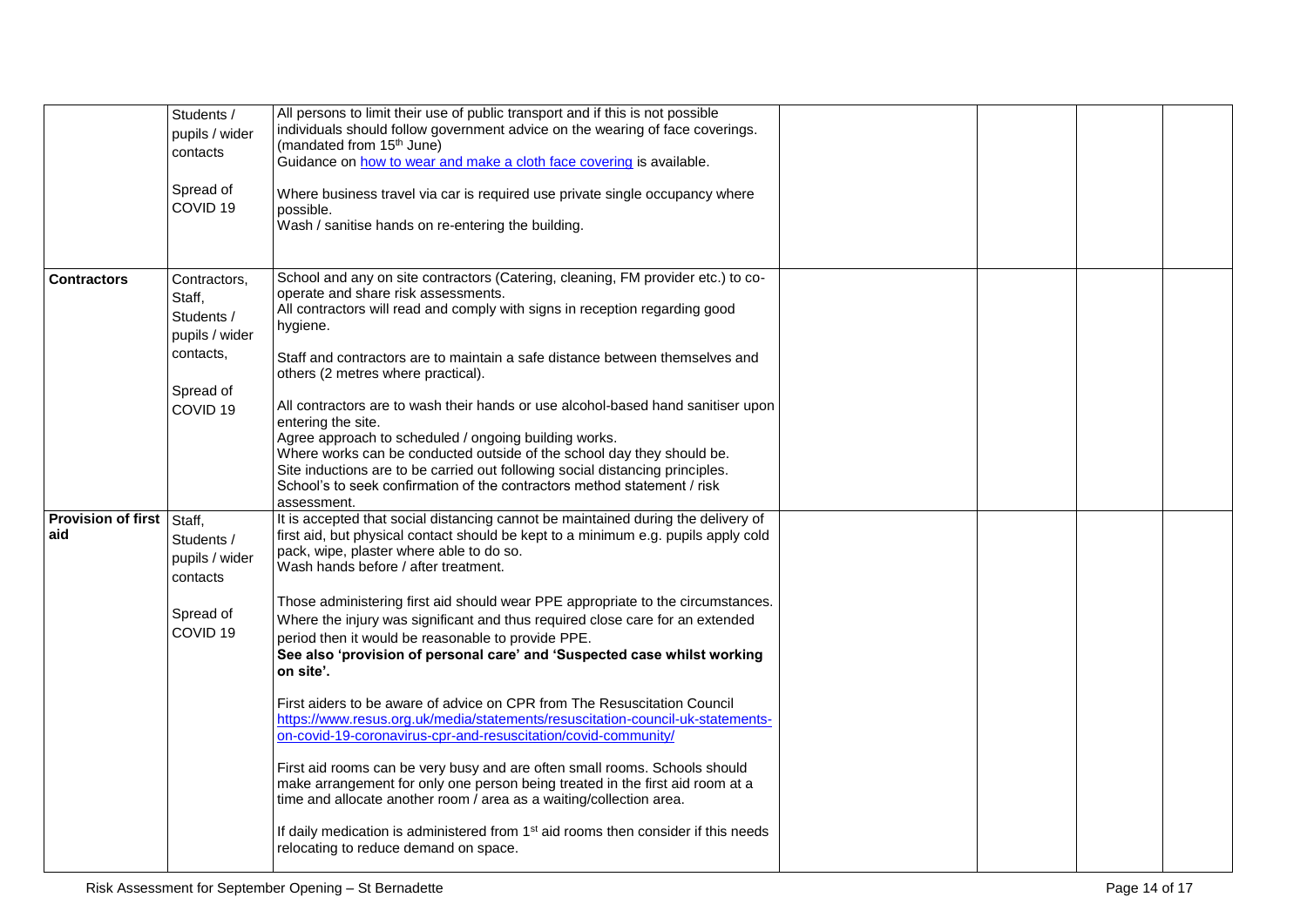| <b>Provision of</b><br>personal care                       | Staff,<br>Students /<br>pupils / wider<br>contacts<br>Spread of<br>COVID <sub>19</sub> | Additional PPE in place if required e.g. for intimate care, to be risk assessed and<br>to be based on nature of task and level of contact (e.g. disposable apron,<br>gloves, fluid resistant surgical mask (type IIR) and if there is a risk of splashing<br>to the eyes e.g. coughing, spitting, vomiting then eye protection should be<br>worn.)<br>Where a child falls ill with Coronavirus symptoms whilst on site (new continuous<br>cough, high temperature cough or a loss of, or change, in your normal sense of |  |  |
|------------------------------------------------------------|----------------------------------------------------------------------------------------|--------------------------------------------------------------------------------------------------------------------------------------------------------------------------------------------------------------------------------------------------------------------------------------------------------------------------------------------------------------------------------------------------------------------------------------------------------------------------------------------------------------------------|--|--|
|                                                            |                                                                                        | taste or smell.) then school staff supervising the child while they await collection<br>should wear PPE (a fluid resistant surgical mask) if a distance of 2m cannot be<br>maintained.<br>If direct care (such as for a very young child or a child with complex needs) is                                                                                                                                                                                                                                               |  |  |
|                                                            |                                                                                        | required then staff giving care to wear a fluid resistant surgical mask, disposable<br>apron and gloves.                                                                                                                                                                                                                                                                                                                                                                                                                 |  |  |
| Emergency<br>procedures (Fire<br>alarm activations<br>etc) | Staff,<br>Students /<br>pupils / wider                                                 | Emergency evacuations are to take place following social distancing principles<br>as far as is reasonably practicable (this will be impacted during evacuation, but<br>will be for short period).                                                                                                                                                                                                                                                                                                                        |  |  |
|                                                            | contacts<br>Spread of<br>COVID <sub>19</sub>                                           | Maintain groups / bubbles at assembly points.<br>Increased supervision and reiteration of messages to occupants                                                                                                                                                                                                                                                                                                                                                                                                          |  |  |
| Deliveries &<br><b>Waste collection.</b>                   | Staff,<br>Students /<br>pupils / wider<br>contacts                                     | Do not approach delivery staff, allow packages to be left in a safe place.<br>Hands are to be thoroughly washed after handling all deliveries or waste<br>materials.                                                                                                                                                                                                                                                                                                                                                     |  |  |
|                                                            | Spread of<br>COVID <sub>19</sub>                                                       | Waste collections made when the minimum number of persons are on site (i.e.<br>after normal opening hours).                                                                                                                                                                                                                                                                                                                                                                                                              |  |  |
| <b>Premises safety</b>                                     | Staff,<br>Students /<br>pupils                                                         | Ensure all 'normal' tasks / compliance checks are being carried out/planned<br>such as fire alarm testing, legionella controls, servicing of equipment, PAT<br>testing etc.<br>Ensure all key services are operational<br>Legionella<br>Follow normal practices for re-opening after summer holiday period.                                                                                                                                                                                                              |  |  |
|                                                            | Wider<br>safeguarding /<br>safety risks                                                | i.e. where weekly flushing of outlets has not taken place then chlorination /<br>flushing of whole system should take place.<br>Ensure key fire doors are not being compromised / wedged open (those<br>protected stairwells, cross corridor, on single directional routes etc.)                                                                                                                                                                                                                                         |  |  |
| Lack of<br>awareness of<br>PHE / school<br>controls        | Staff,<br>Students /<br>pupils / wider<br>contacts                                     | All staff consulted on plans and risk assessment.<br>Parents/ carers and pupils informed of measures in palce to protect them<br>Posters will be displayed in the reception, welfare areas and in suitable places<br>around site.                                                                                                                                                                                                                                                                                        |  |  |
|                                                            |                                                                                        |                                                                                                                                                                                                                                                                                                                                                                                                                                                                                                                          |  |  |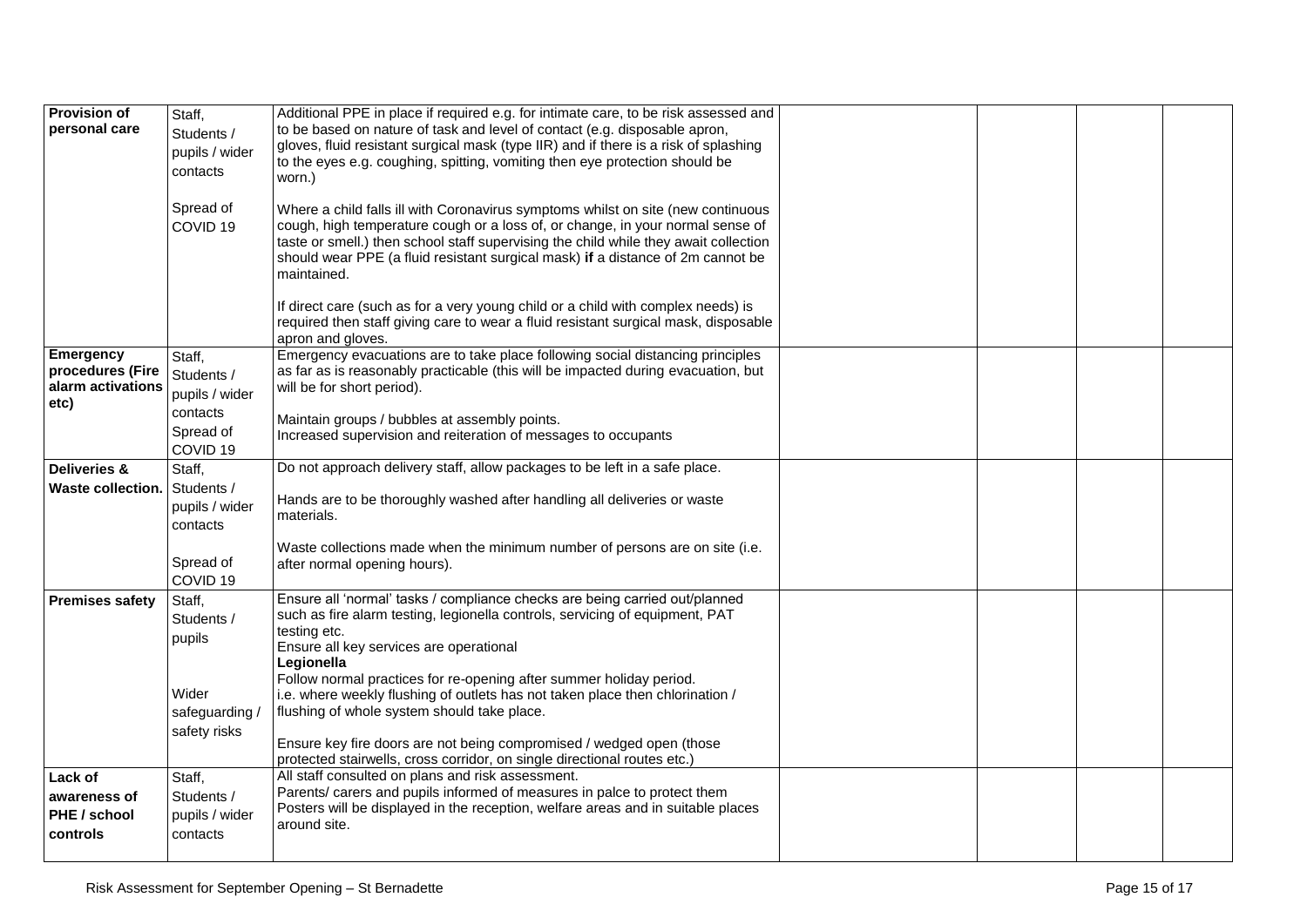| Spread of<br>COVID <sub>19</sub> | Clear briefing for all personnel on site, warning them of the risks posed by the<br>virus as well as the control measures outlined in this assessment and from<br>government guidance.                                                                     |  |  |
|----------------------------------|------------------------------------------------------------------------------------------------------------------------------------------------------------------------------------------------------------------------------------------------------------|--|--|
|                                  | Volunteers, peripatetic, temporary / supply staff, sports coaches and other<br>providers are briefed on school's arrangements for managing and minimising<br>risk, including need to maintain distance (2m where possible) from other staff<br>and pupils. |  |  |